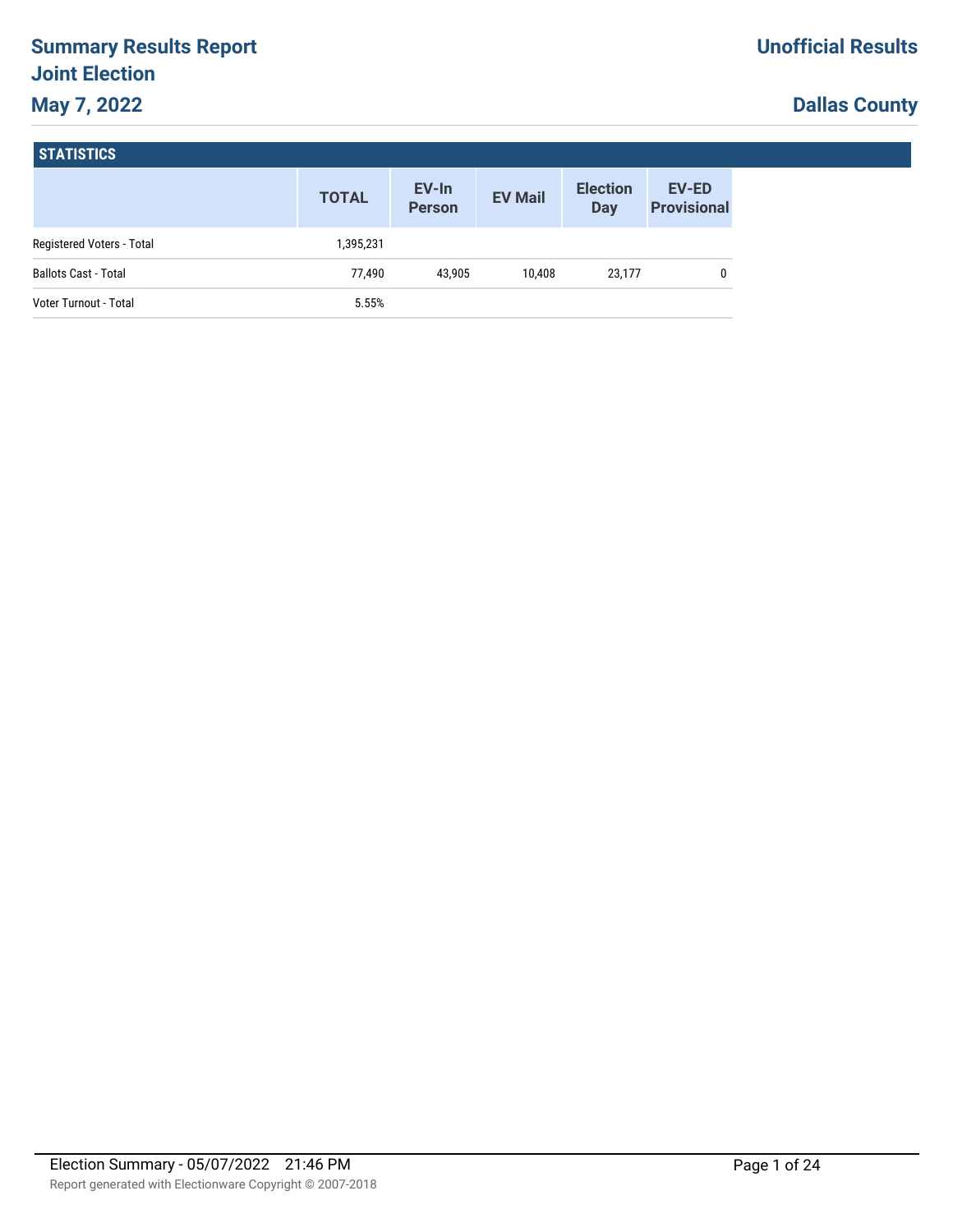**State of Texas Proposition 1**

Vote For 1

|                         | <b>TOTAL</b> | VOTE %  | EV-In<br><b>Person</b> | <b>EV Mail</b> | <b>Election</b><br>Day | <b>EV-ED</b><br><b>Provisional</b> |
|-------------------------|--------------|---------|------------------------|----------------|------------------------|------------------------------------|
| For                     | 65,883       | 87.23%  | 37,542                 | 8,773          | 19,568                 | 0                                  |
| Against                 | 9,643        | 12.77%  | 5,181                  | 1,391          | 3,071                  |                                    |
| <b>Total Votes Cast</b> | 75,526       | 100.00% | 42,723                 | 10,164         | 22,639                 | $\mathbf{0}$                       |

#### **State of Texas Proposition 2**

Vote For 1

| <b>TOTAL</b> | <b>VOTE %</b> | EV-In<br><b>Person</b> | <b>EV Mail</b> | <b>Election</b><br><b>Day</b> | <b>EV-ED</b><br><b>Provisional</b> |
|--------------|---------------|------------------------|----------------|-------------------------------|------------------------------------|
| 65,358       | 85.76%        | 37,175                 | 8,538          | 19,645                        | 0                                  |
| 10,853       | 14.24%        | 5,970                  | 1,713          | 3,170                         | 0                                  |
| 76,211       | 100.00%       | 43,145                 | 10,251         | 22,815                        | 0                                  |
|              |               |                        |                |                               |                                    |

# **Addison For Member of Council Addison**

Vote For 3

|                            | <b>TOTAL</b> | VOTE %  | EV-In<br><b>Person</b> | <b>EV Mail</b> | <b>Election</b><br><b>Day</b> | <b>EV-ED</b><br><b>Provisional</b> |
|----------------------------|--------------|---------|------------------------|----------------|-------------------------------|------------------------------------|
| Guillermo "GQ" Quintanilla | 407          | 29.24%  | 336                    | 60             | 11                            | 0                                  |
| Randy Smith                | 157          | 11.28%  | 118                    | 31             | 8                             | 0                                  |
| Darren Gardner             | 396          | 28.45%  | 326                    | 60             | 10                            | 0                                  |
| Eileen Resnik              | 432          | 31.03%  | 343                    | 75             | 14                            | 0                                  |
| <b>Total Votes Cast</b>    | 1,392        | 100.00% | 1,123                  | 226            | 43                            | 0                                  |

#### **Balch Springs For Member of Council, At Large, Place 2 Balch Springs**

|                         | <b>TOTAL</b> | <b>VOTE %</b> | EV-In<br><b>Person</b> | <b>EV Mail</b> | <b>Election</b><br><b>Day</b> | <b>EV-ED</b><br><b>Provisional</b> |
|-------------------------|--------------|---------------|------------------------|----------------|-------------------------------|------------------------------------|
| Angela Swann Singletary | 148          | 59.68%        | 124                    | 22             | 2                             |                                    |
| Johnny W. Adams         | 100          | 40.32%        | 86                     | 12             | 2                             |                                    |
| <b>Total Votes Cast</b> | 248          | 100.00%       | 210                    | 34             | 4                             | 0                                  |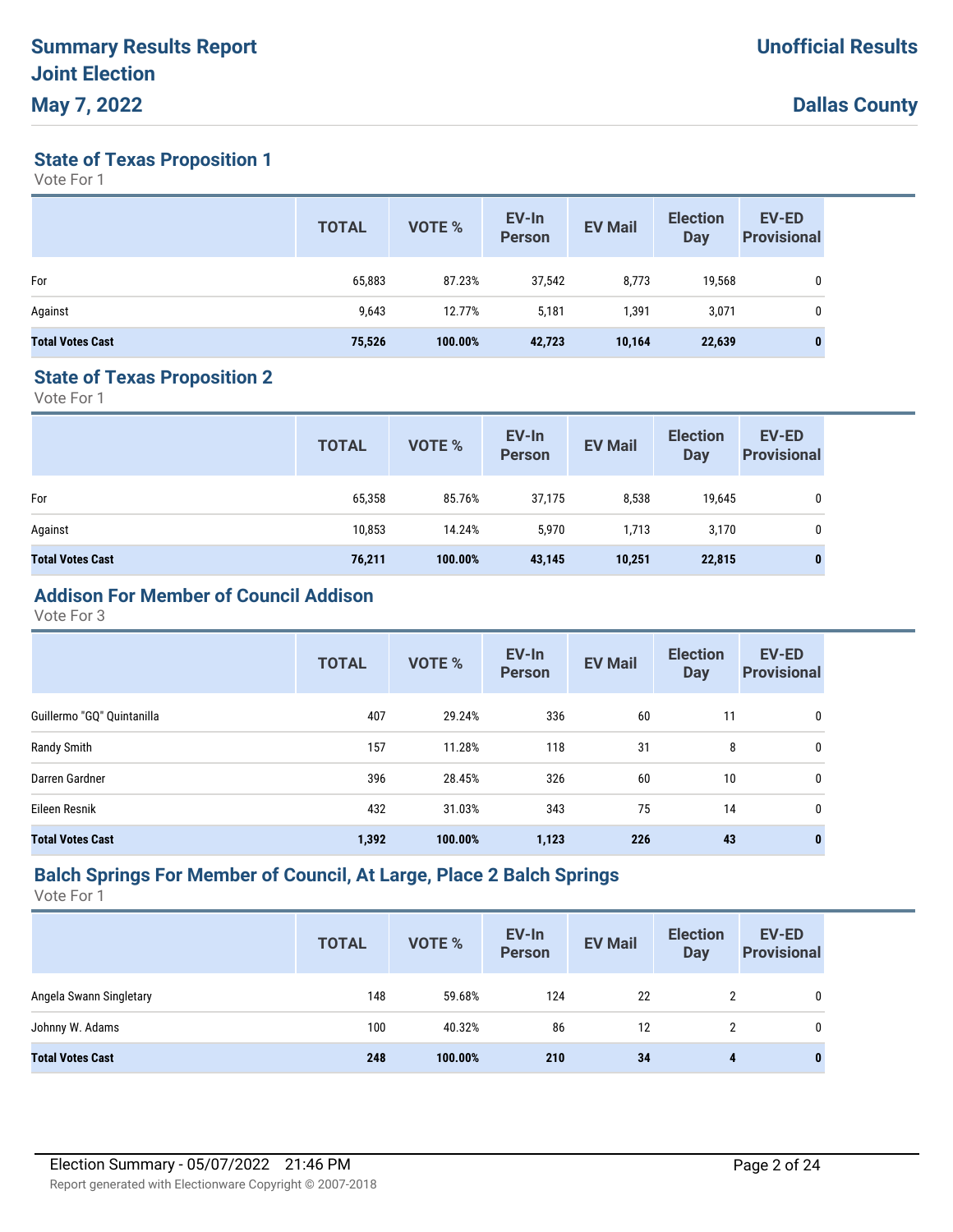#### **Balch Springs For Member of Council, Single Member District, Place 4 Balch Springs District** Vote For 1

|                         | <b>TOTAL</b> | VOTE %  | EV-In<br>Person | <b>EV Mail</b> | <b>Election</b><br><b>Day</b> | EV-ED<br><b>Provisional</b> |
|-------------------------|--------------|---------|-----------------|----------------|-------------------------------|-----------------------------|
| Dawn Segroves           | 21           | 52.50%  | 14              |                | 0                             | 0                           |
| <b>BK Patel</b>         | 19           | 47.50%  | 18              |                | 0                             | 0                           |
| <b>Total Votes Cast</b> | 40           | 100.00% | 32              | 8              | $\bf{0}$                      | $\bf{0}$                    |

#### **Balch Springs For Member of Council, Single Member District, Place 6 Balch Springs District** Vote For 1

|                         | <b>TOTAL</b> | <b>VOTE %</b> | EV-In<br><b>Person</b> | <b>EV Mail</b> | <b>Election</b><br>Day | <b>EV-ED</b><br><b>Provisional</b> |
|-------------------------|--------------|---------------|------------------------|----------------|------------------------|------------------------------------|
| Elishima S. Myles       | 45           | 55.56%        | 40                     | 4              |                        | 0                                  |
| <b>Meg Comstock</b>     | 36           | 44.44%        | 33                     | 3              | 0                      | 0                                  |
| <b>Total Votes Cast</b> | 81           | 100.00%       | 73                     |                |                        | $\bf{0}$                           |

### **Balch Springs Proposition A**

Vote For 1

|                         | <b>TOTAL</b> | VOTE %  | EV-In<br>Person | <b>EV Mail</b> | <b>Election</b><br>Day | <b>EV-ED</b><br><b>Provisional</b> |
|-------------------------|--------------|---------|-----------------|----------------|------------------------|------------------------------------|
| For                     | 178          | 70.63%  | 145             | 30             | 3                      | 0                                  |
| Against                 | 74           | 29.37%  | 64              | 9              |                        | 0                                  |
| <b>Total Votes Cast</b> | 252          | 100.00% | 209             | 39             | 4                      | $\bf{0}$                           |

## **Balch Springs Proposition B**

|                         | <b>TOTAL</b> | VOTE %  | EV-In<br>Person | <b>EV Mail</b> | <b>Election</b><br><b>Day</b> | <b>EV-ED</b><br><b>Provisional</b> |
|-------------------------|--------------|---------|-----------------|----------------|-------------------------------|------------------------------------|
| For                     | 127          | 50.60%  | 108             | 16             | 3                             | $\mathbf 0$                        |
| Against                 | 124          | 49.40%  | 100             | 23             |                               | 0                                  |
| <b>Total Votes Cast</b> | 251          | 100.00% | 208             | 39             | 4                             | 0                                  |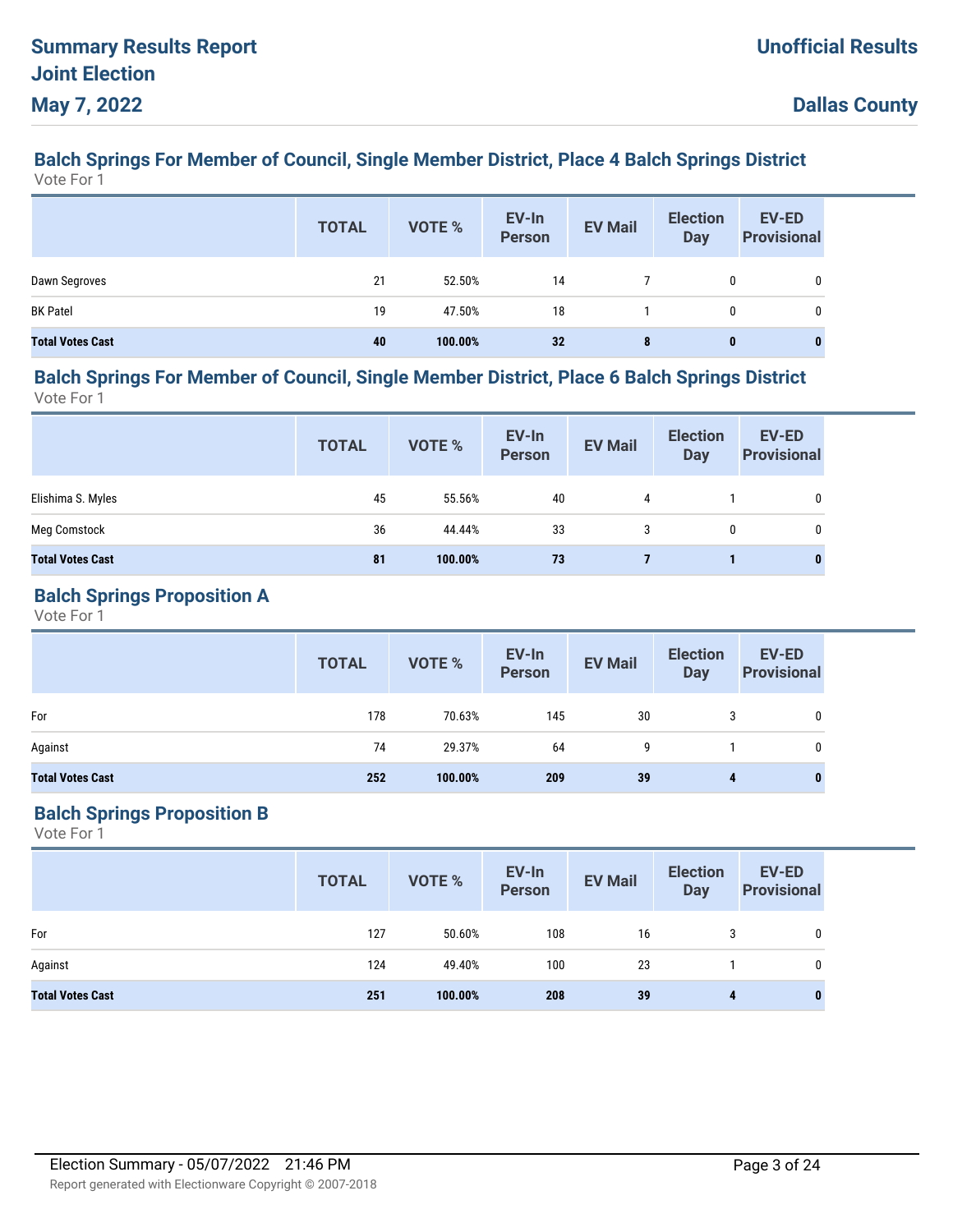**Balch Springs Proposition C**

Vote For 1

|                         | <b>TOTAL</b> | VOTE %  | EV-In<br>Person | <b>EV Mail</b> | <b>Election</b><br><b>Day</b> | <b>EV-ED</b><br><b>Provisional</b> |
|-------------------------|--------------|---------|-----------------|----------------|-------------------------------|------------------------------------|
| For                     | 195          | 76.77%  | 161             | 30             | 4                             |                                    |
| Against                 | 59           | 23.23%  | 50              | 9              | 0                             |                                    |
| <b>Total Votes Cast</b> | 254          | 100.00% | 211             | 39             | 4                             | 0                                  |

## **Balch Springs Proposition D**

Vote For 1

|                         | <b>TOTAL</b> | VOTE %  | EV-In<br>Person | <b>EV Mail</b> | <b>Election</b><br>Day | <b>EV-ED</b><br><b>Provisional</b> |
|-------------------------|--------------|---------|-----------------|----------------|------------------------|------------------------------------|
| For                     | 212          | 83.46%  | 175             | 34             | 3                      | 0                                  |
| Against                 | 42           | 16.54%  | 36              | 5              |                        | 0                                  |
| <b>Total Votes Cast</b> | 254          | 100.00% | 211             | 39             | 4                      | $\bf{0}$                           |

## **Balch Springs Proposition E**

Vote For 1

|                         | <b>TOTAL</b> | VOTE %  | EV-In<br>Person | <b>EV Mail</b> | <b>Election</b><br>Day | <b>EV-ED</b><br><b>Provisional</b> |
|-------------------------|--------------|---------|-----------------|----------------|------------------------|------------------------------------|
| For                     | 208          | 81.89%  | 171             | 33             | 4                      | 0                                  |
| Against                 | 46           | 18.11%  | 40              | b              | 0                      | 0                                  |
| <b>Total Votes Cast</b> | 254          | 100.00% | 211             | 39             | 4                      | 0                                  |

## **Balch Springs Proposition F**

|                         | <b>TOTAL</b> | VOTE %  | EV-In<br>Person | <b>EV Mail</b> | <b>Election</b><br><b>Day</b> | <b>EV-ED</b><br><b>Provisional</b> |
|-------------------------|--------------|---------|-----------------|----------------|-------------------------------|------------------------------------|
| For                     | 140          | 55.12%  | 115             | 21             | 4                             | 0                                  |
| Against                 | 114          | 44.88%  | 96              | 18             | 0                             | 0                                  |
| <b>Total Votes Cast</b> | 254          | 100.00% | 211             | 39             | 4                             | $\bf{0}$                           |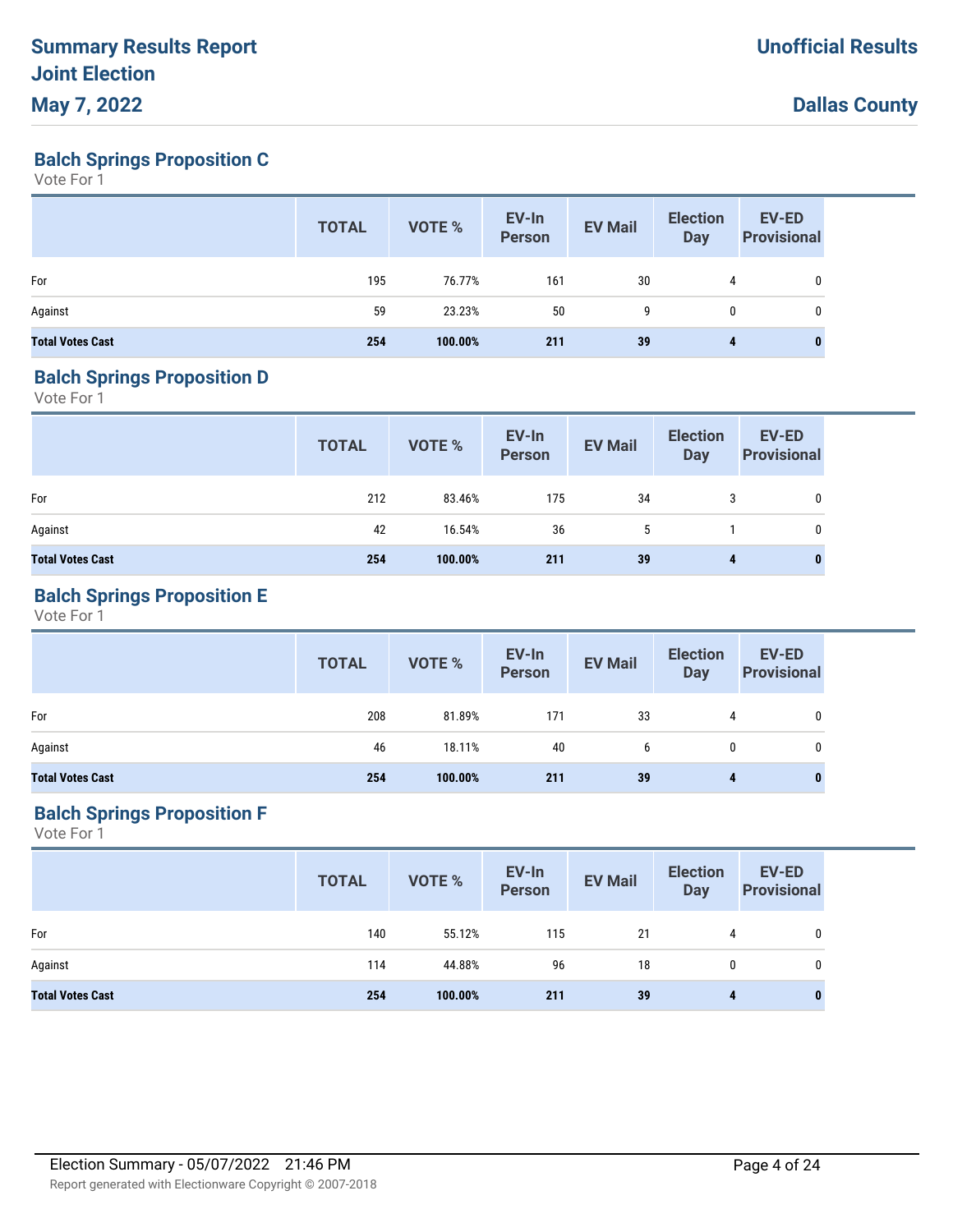**Balch Springs Proposition G**

Vote For 1

|                         | <b>TOTAL</b> | VOTE %  | EV-In<br><b>Person</b> | <b>EV Mail</b> | <b>Election</b><br><b>Day</b> | EV-ED<br><b>Provisional</b> |
|-------------------------|--------------|---------|------------------------|----------------|-------------------------------|-----------------------------|
| For                     | 216          | 84.38%  | 181                    | 32             | 3                             | 0                           |
| Against                 | 40           | 15.62%  | 32                     |                |                               | 0                           |
| <b>Total Votes Cast</b> | 256          | 100.00% | 213                    | 39             | 4                             | $\bf{0}$                    |

#### **Balch Springs Proposition H**

Vote For 1

|                         | <b>TOTAL</b> | VOTE %  | EV-In<br>Person | <b>EV Mail</b> | <b>Election</b><br>Day | <b>EV-ED</b><br><b>Provisional</b> |
|-------------------------|--------------|---------|-----------------|----------------|------------------------|------------------------------------|
| For                     | 135          | 53.36%  | 118             | 16             |                        | $\mathbf{0}$                       |
| Against                 | 118          | 46.64%  | 93              | 22             |                        | $\mathbf{0}$                       |
| <b>Total Votes Cast</b> | 253          | 100.00% | 211             | 38             | 4                      | $\bf{0}$                           |

## **Balch Springs Proposition I**

Vote For 1

|                         | <b>TOTAL</b> | VOTE %  | EV-In<br>Person | <b>EV Mail</b> | <b>Election</b><br>Day | <b>EV-ED</b><br><b>Provisional</b> |
|-------------------------|--------------|---------|-----------------|----------------|------------------------|------------------------------------|
| For                     | 132          | 51.97%  | 113             | 17             | $\mathbf{2}^{\prime}$  | 0                                  |
| Against                 | 122          | 48.03%  | 98              | 22             | 2                      | 0                                  |
| <b>Total Votes Cast</b> | 254          | 100.00% | 211             | 39             | 4                      | 0                                  |

## **Balch Springs Proposition J**

|                         | <b>TOTAL</b> | VOTE %  | EV-In<br>Person | <b>EV Mail</b> | <b>Election</b><br>Day | <b>EV-ED</b><br><b>Provisional</b> |
|-------------------------|--------------|---------|-----------------|----------------|------------------------|------------------------------------|
| For                     | 182          | 72.22%  | 150             | 30             | 2                      | $\mathbf 0$                        |
| Against                 | 70           | 27.78%  | 59              | 9              | 2                      | 0                                  |
| <b>Total Votes Cast</b> | 252          | 100.00% | 209             | 39             | 4                      | 0                                  |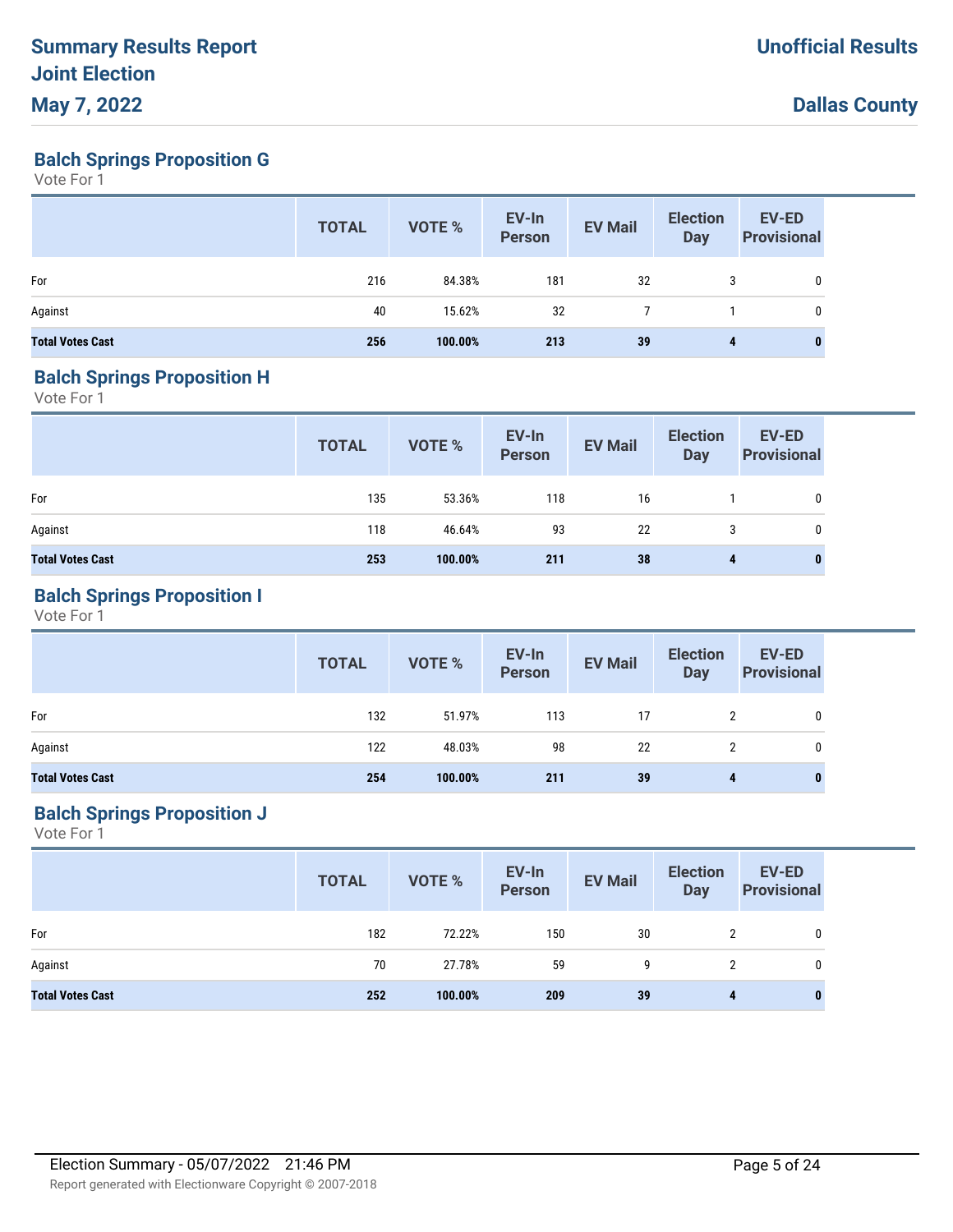**Balch Springs Proposition K**

Vote For 1

|                         | <b>TOTAL</b> | VOTE %  | EV-In<br>Person | <b>EV Mail</b> | <b>Election</b><br>Day | EV-ED<br><b>Provisional</b> |
|-------------------------|--------------|---------|-----------------|----------------|------------------------|-----------------------------|
| For                     | 209          | 82.61%  | 172             | 33             | 4                      | 0                           |
| Against                 | 44           | 17.39%  | 39              | 5              | $\mathbf 0$            | 0                           |
| <b>Total Votes Cast</b> | 253          | 100.00% | 211             | 38             | 4                      | 0                           |

#### **Balch Springs Proposition L**

Vote For 1

|                         | <b>TOTAL</b> | VOTE %  | EV-In<br>Person | <b>EV Mail</b> | <b>Election</b><br>Day | <b>EV-ED</b><br><b>Provisional</b> |
|-------------------------|--------------|---------|-----------------|----------------|------------------------|------------------------------------|
| For                     | 205          | 82.00%  | 168             | 34             | 3                      | 0                                  |
| Against                 | 45           | 18.00%  | 40              | 5              | 0                      | 0                                  |
| <b>Total Votes Cast</b> | 250          | 100.00% | 208             | 39             | 3                      | $\bf{0}$                           |

## **Balch Springs Proposition M**

Vote For 1

|                         | <b>TOTAL</b> | VOTE %  | EV-In<br>Person | <b>EV Mail</b> | <b>Election</b><br>Day | <b>EV-ED</b><br><b>Provisional</b> |
|-------------------------|--------------|---------|-----------------|----------------|------------------------|------------------------------------|
| For                     | 172          | 68.80%  | 142             | 27             |                        | 0                                  |
| Against                 | 78           | 31.20%  | 67              | 11             | 0                      | 0                                  |
| <b>Total Votes Cast</b> | 250          | 100.00% | 209             | 38             | 3                      | $\bf{0}$                           |

## **Balch Springs Proposition N**

|                         | <b>TOTAL</b> | VOTE %  | EV-In<br>Person | <b>EV Mail</b> | <b>Election</b><br><b>Day</b> | <b>EV-ED</b><br><b>Provisional</b> |
|-------------------------|--------------|---------|-----------------|----------------|-------------------------------|------------------------------------|
| For                     | 148          | 58.96%  | 127             | 17             | 4                             | 0                                  |
| Against                 | 103          | 41.04%  | 81              | 22             | 0                             | 0                                  |
| <b>Total Votes Cast</b> | 251          | 100.00% | 208             | 39             | 4                             | $\bf{0}$                           |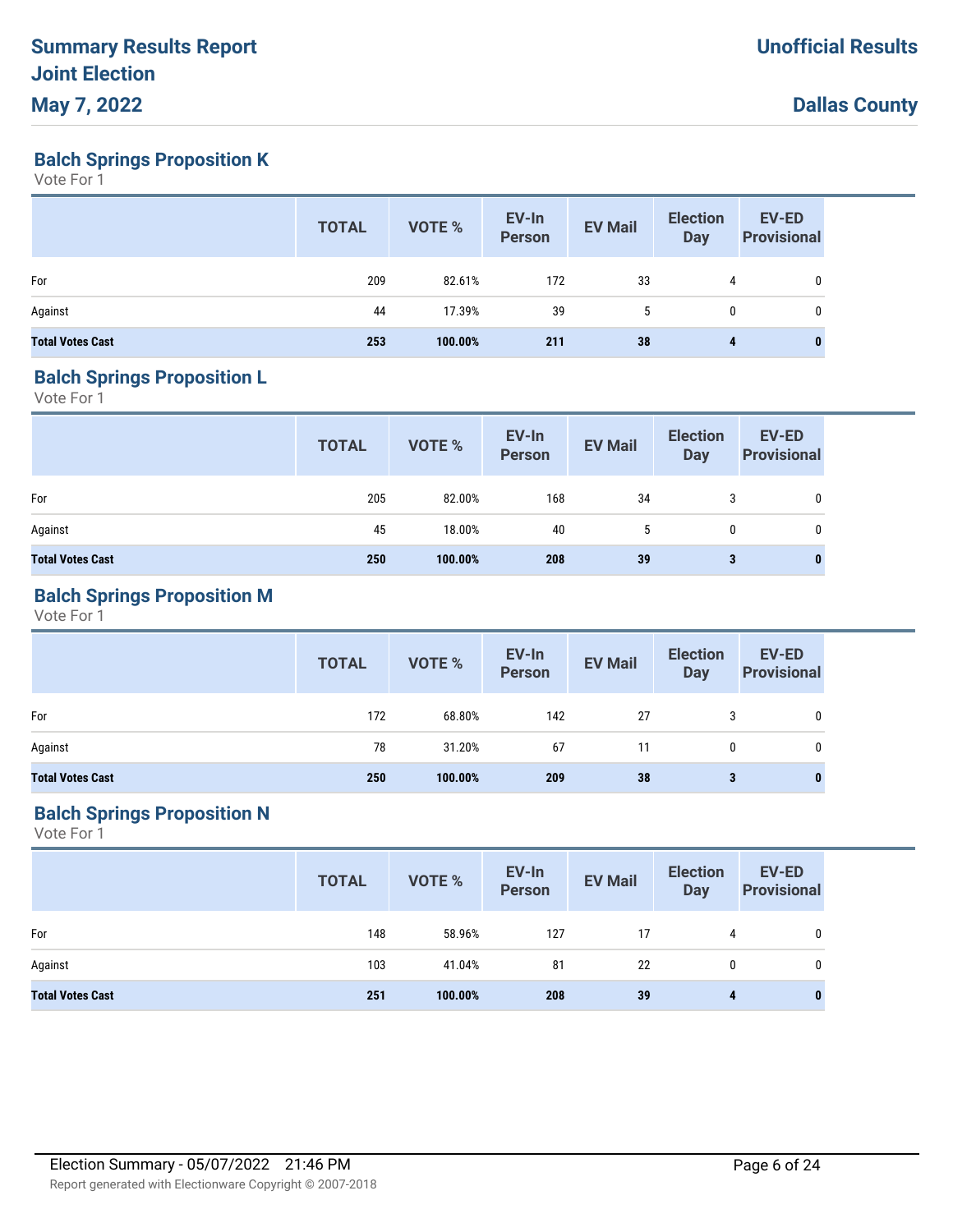# **Carrollton For Member of Council, Mayor - Unexpired Term Carrollton**

Vote For 1

|                         | <b>TOTAL</b> | <b>VOTE %</b> | EV-In<br><b>Person</b> | <b>EV Mail</b> | <b>Election</b><br>Day | EV-ED<br><b>Provisional</b> |
|-------------------------|--------------|---------------|------------------------|----------------|------------------------|-----------------------------|
| <b>Steve Babick</b>     | 1,035        | 61.32%        | 746                    | 208            | 81                     | 0                           |
| Pat Cochran             | 653          | 38.68%        | 514                    | 89             | 50                     | 0                           |
| <b>Total Votes Cast</b> | 1,688        | 100.00%       | 1,260                  | 297            | 131                    | 0                           |

## **Carrollton For Member of Council, Place 1 - Unexpired Term Carrollton**

Vote For 1

|                         | <b>TOTAL</b> | VOTE %  | EV-In<br>Person | <b>EV Mail</b> | <b>Election</b><br><b>Day</b> | <b>EV-ED</b><br><b>Provisional</b> |
|-------------------------|--------------|---------|-----------------|----------------|-------------------------------|------------------------------------|
| Sem Habtemariam         | 702          | 44.46%  | 520             | 122            | 60                            | 0                                  |
| Christopher Axberg      | 877          | 55.54%  | 668             | 147            | 62                            | 0                                  |
| <b>Total Votes Cast</b> | 1,579        | 100.00% | 1,188           | 269            | 122                           | 0                                  |

## **Carrollton For Member of Council, Place 3 - Unexpired Term Carrollton**

Vote For 1

|                         | <b>TOTAL</b> | <b>VOTE %</b> | EV-In<br><b>Person</b> | <b>EV Mail</b> | <b>Election</b><br><b>Day</b> | <b>EV-ED</b><br><b>Provisional</b> |
|-------------------------|--------------|---------------|------------------------|----------------|-------------------------------|------------------------------------|
| Richard Fleming         | 729          | 45.42%        | 544                    | 143            | 42                            | 0                                  |
| Daisy Palomo            | 638          | 39.75%        | 490                    | 85             | 63                            | 0                                  |
| Nikki Ellis             | 238          | 14.83%        | 167                    | 45             | 26                            | 0                                  |
| <b>Total Votes Cast</b> | 1,605        | 100.00%       | 1,201                  | 273            | 131                           |                                    |

#### **Cockrell Hill Mayor Cockrell Hill**

|                         | <b>TOTAL</b> | <b>VOTE %</b> | EV-In<br>Person | <b>EV Mail</b> | <b>Election</b><br><b>Day</b> | EV-ED<br><b>Provisional</b> |
|-------------------------|--------------|---------------|-----------------|----------------|-------------------------------|-----------------------------|
| Luis David Carrera      | 89           | 100.00%       | 31              |                | 56                            | 0                           |
| <b>Total Votes Cast</b> | 89           | 100.00%       | 31              |                | 56                            |                             |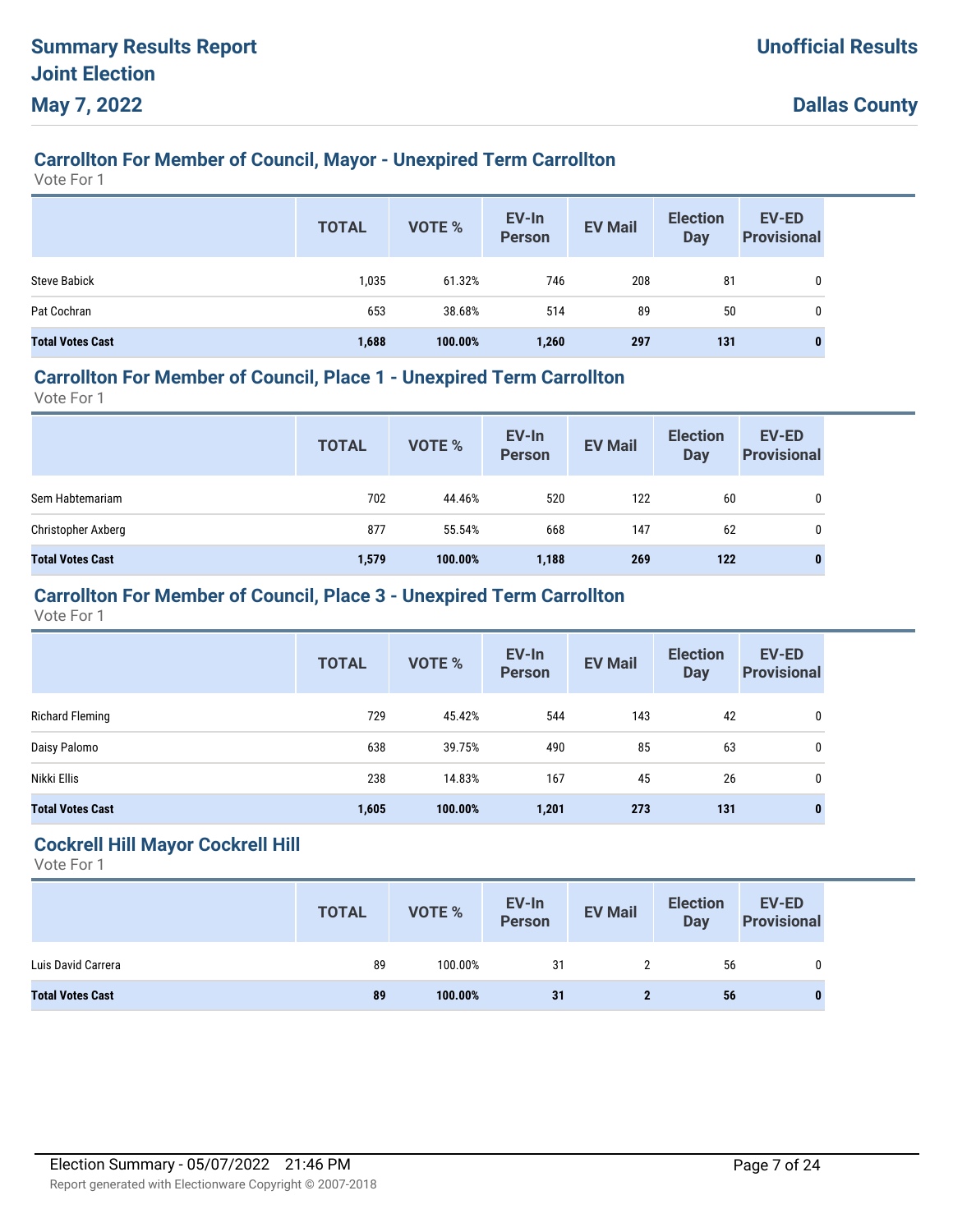## **Cockrell Hill For Member of Council, Place 1 Cockrell Hill**

Vote For 1

|                         | <b>TOTAL</b> | VOTE %  | EV-In<br>Person | <b>EV Mail</b> | <b>Election</b><br>Day | EV-ED<br><b>Provisional</b> |
|-------------------------|--------------|---------|-----------------|----------------|------------------------|-----------------------------|
| Miriam Rodriguez        | 76           | 100.00% | 27              | 2              | 47                     |                             |
| <b>Total Votes Cast</b> | 76           | 100.00% | 27              |                | 47                     | 0                           |

### **Cockrell Hill For Member of Council, Place 2 Cockrell Hill**

Vote For 1

|                         | <b>TOTAL</b> | VOTE %  | EV-In<br>Person | <b>EV Mail</b> | <b>Election</b><br><b>Day</b> | <b>EV-ED</b><br><b>Provisional</b> |
|-------------------------|--------------|---------|-----------------|----------------|-------------------------------|------------------------------------|
| Sam Rodriguez           | 44           | 40.74%  | 16              | 0              | 28                            | 0                                  |
| Rene Hudson             | 64           | 59.26%  | 23              | $\overline{2}$ | 39                            | 0                                  |
| <b>Total Votes Cast</b> | 108          | 100.00% | 39              | $\mathbf{2}$   | 67                            | 0                                  |

#### **Desoto Mayor Desoto**

Vote For 1

|                         | <b>TOTAL</b> | VOTE %  | EV-In<br>Person | <b>EV Mail</b> | <b>Election</b><br>Day | <b>EV-ED</b><br><b>Provisional</b> |
|-------------------------|--------------|---------|-----------------|----------------|------------------------|------------------------------------|
| Rachel L. Proctor       | 2,434        | 88.03%  | 2,047           | 361            | 26                     | 0                                  |
| Trace L. Henderson      | 331          | 11.97%  | 268             | 55             | 8                      | 0                                  |
| <b>Total Votes Cast</b> | 2,765        | 100.00% | 2,315           | 416            | 34                     | 0                                  |

#### **Desoto For Member of Council, Place 3 Desoto**

|                         | <b>TOTAL</b> | VOTE %  | EV-In<br><b>Person</b> | <b>EV Mail</b> | <b>Election</b><br>Day | <b>EV-ED</b><br><b>Provisional</b> |
|-------------------------|--------------|---------|------------------------|----------------|------------------------|------------------------------------|
| Nicole Raphiel          | 2,522        | 100.00% | 2,117                  | 375            | 30                     | 0                                  |
| <b>Total Votes Cast</b> | 2,522        | 100.00% | 2,117                  | 375            | 30                     | 0                                  |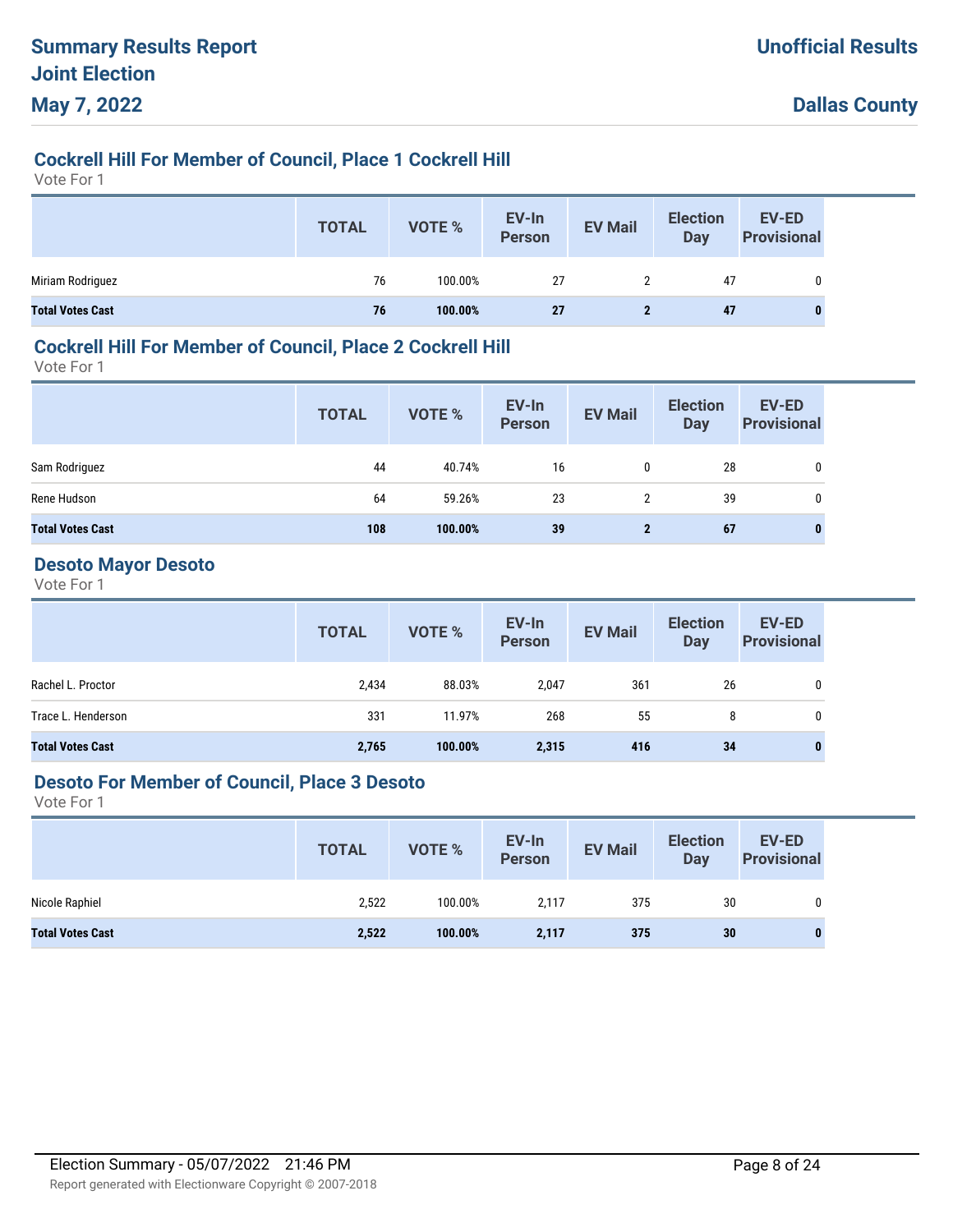## **Desoto For Member of Council, Place 5 Desoto**

Vote For 1

|                         | <b>TOTAL</b> | <b>VOTE %</b> | EV-In<br><b>Person</b> | <b>EV Mail</b> | <b>Election</b><br>Day | <b>EV-ED</b><br><b>Provisional</b> |
|-------------------------|--------------|---------------|------------------------|----------------|------------------------|------------------------------------|
| Debrah North            | 1,076        | 39.75%        | 833                    | 227            | 16                     | 0                                  |
| Dinah Marks             | 1,631        | 60.25%        | 1,439                  | 174            | 18                     | 0                                  |
| <b>Total Votes Cast</b> | 2,707        | 100.00%       | 2,272                  | 401            | 34                     | <sup>0</sup>                       |

#### **Duncanville Mayor Duncanville**

Vote For 1

|                         | <b>TOTAL</b> | <b>VOTE %</b> | EV-In<br><b>Person</b> | <b>EV Mail</b> | <b>Election</b><br><b>Day</b> | <b>EV-ED</b><br><b>Provisional</b> |
|-------------------------|--------------|---------------|------------------------|----------------|-------------------------------|------------------------------------|
| Erika Browning          | 471          | 23.44%        | 432                    | 35             | 4                             | 0                                  |
| Mark D. Cooks           | 749          | 37.28%        | 645                    | 93             | 11                            | 0                                  |
| LaVaughn Washington     | 56           | 2.79%         | 42                     | 13             |                               | 0                                  |
| Barry L. Gordon         | 733          | 36.49%        | 642                    | 87             | 4                             | 0                                  |
| <b>Total Votes Cast</b> | 2,009        | 100.00%       | 1,761                  | 228            | 20                            | $\bf{0}$                           |

## **Duncanville For Member of Council, District 2 Duncanville District 02**

Vote For 1

|                         | <b>TOTAL</b> | <b>VOTE %</b> | EV-In<br><b>Person</b> | <b>EV Mail</b> | <b>Election</b><br>Day | <b>EV-ED</b><br><b>Provisional</b> |
|-------------------------|--------------|---------------|------------------------|----------------|------------------------|------------------------------------|
| Don McBurnett           | 218          | 52.66%        | 184                    | 33             |                        | 0                                  |
| Nancy Gutierrez         | 196          | 47.34%        | 179                    | 15             | 2                      | 0                                  |
| <b>Total Votes Cast</b> | 414          | 100.00%       | 363                    | 48             | 3                      | 0                                  |

## **Duncanville For Member of Council, District 4 Duncanville District 04**

|                         | <b>TOTAL</b> | <b>VOTE %</b> | EV-In<br><b>Person</b> | <b>EV Mail</b> | <b>Election</b><br>Day | <b>EV-ED</b><br><b>Provisional</b> |
|-------------------------|--------------|---------------|------------------------|----------------|------------------------|------------------------------------|
| Karen Cherry            | 355          | 76.02%        | 316                    | 38             |                        | 0                                  |
| Brenda O'Brien          | 112          | 23.98%        | 93                     | 17             | 2                      | 0                                  |
| <b>Total Votes Cast</b> | 467          | 100.00%       | 409                    | 55             | 3                      | 0                                  |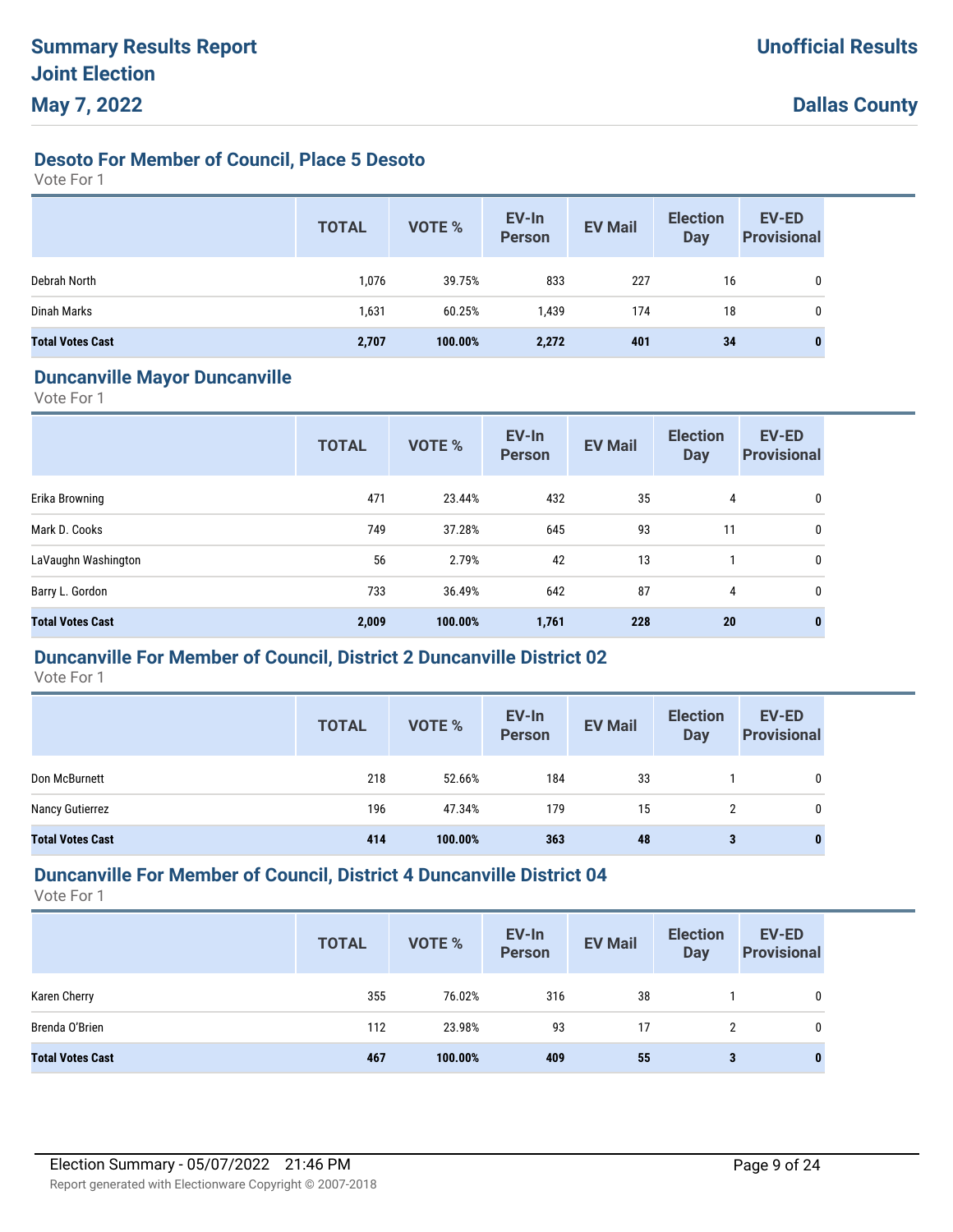# **Farmers Branch For Member of Council, District 1 Farmers Branch District 01**

Vote For 1

|                         | <b>TOTAL</b> | VOTE %  | EV-In<br>Person | <b>EV Mail</b> | <b>Election</b><br>Day | EV-ED<br><b>Provisional</b> |
|-------------------------|--------------|---------|-----------------|----------------|------------------------|-----------------------------|
| Cristal Retana          | 108          | 42.69%  | 87              | 10             | 11                     |                             |
| Omar Roman              | 145          | 57.31%  | 119             | 11             | 15                     |                             |
| <b>Total Votes Cast</b> | 253          | 100.00% | 206             | 21             | 26                     |                             |

#### **Farmers Branch For Member of Council, District 4 Farmers Branch District 04**

Vote For 1

|                         | <b>TOTAL</b> | VOTE %  | EV-In<br>Person | <b>EV Mail</b> | <b>Election</b><br><b>Day</b> | <b>EV-ED</b><br><b>Provisional</b> |
|-------------------------|--------------|---------|-----------------|----------------|-------------------------------|------------------------------------|
| Richard Jackson         | 356          | 68.46%  | 253             | 23             | 80                            | 0                                  |
| Mike McGinnis           | 164          | 31.54%  | 126             | 11             | 27                            | 0                                  |
| <b>Total Votes Cast</b> | 520          | 100.00% | 379             | 34             | 107                           | 0                                  |

## **Garland For Member of Council, District 2 Garland District 02**

Vote For 1

|                         | <b>TOTAL</b> | <b>VOTE %</b> | EV-In<br><b>Person</b> | <b>EV Mail</b> | <b>Election</b><br>Day | <b>EV-ED</b><br><b>Provisional</b> |
|-------------------------|--------------|---------------|------------------------|----------------|------------------------|------------------------------------|
| Trayc Claybrook         | 62           | 11.74%        | 33                     | 6              | 23                     | 0                                  |
| Koni Ramos-Kaiwi        | 98           | 18.56%        | 46                     | 10             | 42                     | 0                                  |
| Deborah Morris          | 368          | 69.70%        | 197                    | 52             | 119                    | 0                                  |
| <b>Total Votes Cast</b> | 528          | 100.00%       | 276                    | 68             | 184                    | $\bf{0}$                           |

#### **Garland For Member of Council, District 5 Garland District 05**

|                         | <b>TOTAL</b> | <b>VOTE %</b> | EV-In<br><b>Person</b> | <b>EV Mail</b> | <b>Election</b><br><b>Day</b> | <b>EV-ED</b><br><b>Provisional</b> |
|-------------------------|--------------|---------------|------------------------|----------------|-------------------------------|------------------------------------|
| Cle D. Kimble           | 108          | 17.97%        | 55                     | 23             | 30                            | 0                                  |
| Margaret A. Lucht       | 306          | 50.92%        | 137                    | 40             | 129                           | 0                                  |
| Jon Dehn                | 187          | 31.11%        | 106                    | 10             | 71                            | 0                                  |
| <b>Total Votes Cast</b> | 601          | 100.00%       | 298                    | 73             | 230                           | $\bf{0}$                           |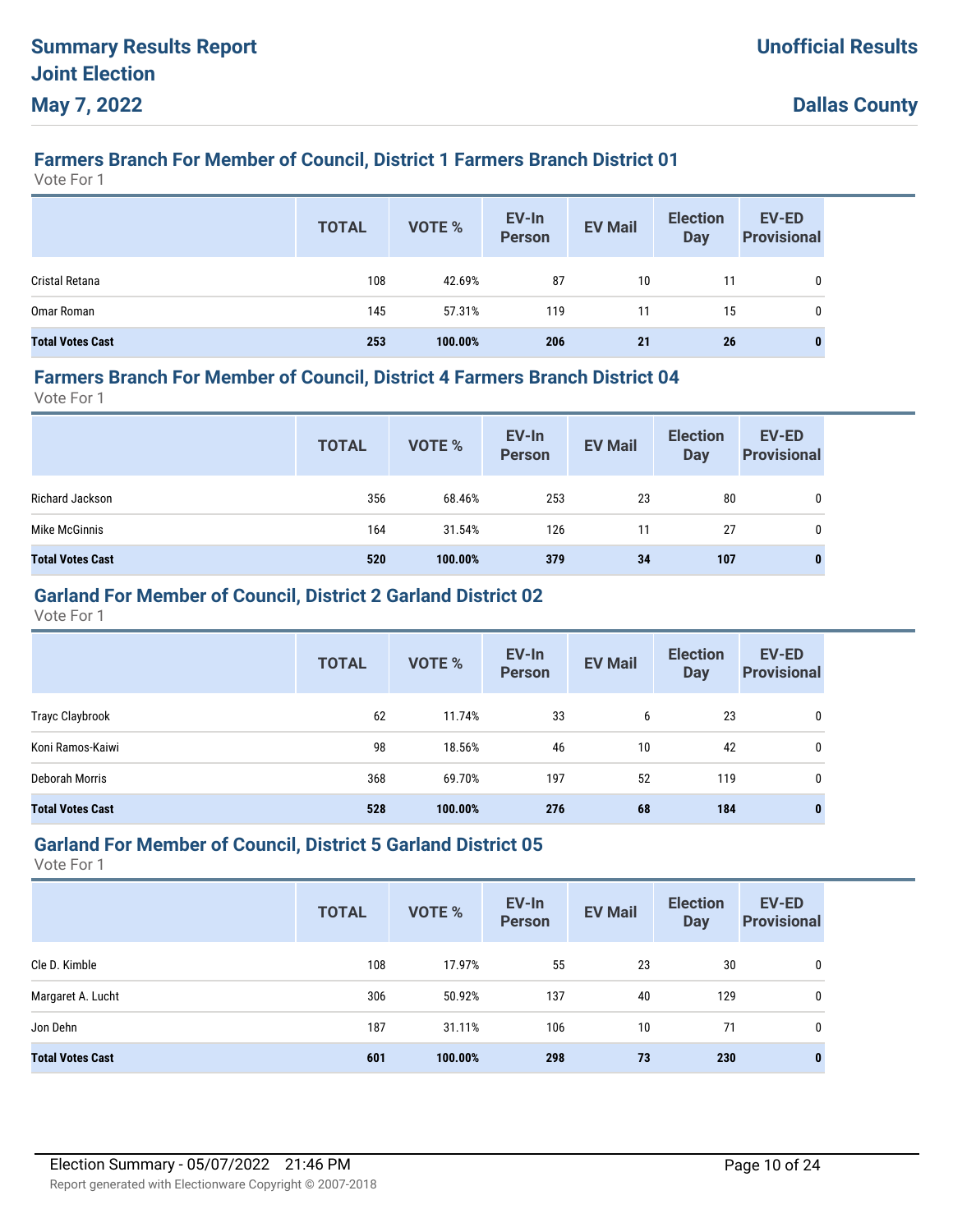**Grand Prarie Mayor Grand Prairie**

Vote For 1

|                         | <b>TOTAL</b> | <b>VOTE %</b> | EV-In<br><b>Person</b> | <b>EV Mail</b> | <b>Election</b><br>Day | <b>EV-ED</b><br><b>Provisional</b> |
|-------------------------|--------------|---------------|------------------------|----------------|------------------------|------------------------------------|
| Ron Jensen              | 3,257        | 88.92%        | 1,822                  | 292            | 1,143                  | 0                                  |
| Rabbi DeLeslie          | 406          | 11.08%        | 200                    | 34             | 172                    | 0                                  |
| <b>Total Votes Cast</b> | 3,663        | 100.00%       | 2,022                  | 326            | 1,315                  | 0                                  |

#### **Grand Prarie For Member of Council, District 2 Grand Prairie District 02**

Vote For 1

|                         | <b>TOTAL</b> | <b>VOTE %</b> | EV-In<br><b>Person</b> | <b>EV Mail</b> | <b>Election</b><br><b>Day</b> | <b>EV-ED</b><br><b>Provisional</b> |
|-------------------------|--------------|---------------|------------------------|----------------|-------------------------------|------------------------------------|
| Jacquin Headen          | 743          | 53.41%        | 427                    | 30             | 286                           | 0                                  |
| Lazaro Gonzalez         | 100          | 7.19%         | 49                     | 14             | 37                            | $\mathbf 0$                        |
| Dennis King             | 548          | 39.40%        | 340                    | 53             | 155                           | $\mathbf 0$                        |
| <b>Total Votes Cast</b> | 1,391        | 100.00%       | 816                    | 97             | 478                           | 0                                  |

## **Grand Prarie For Member of Council, District 4 Grand Prairie District 04**

Vote For 1

|                         | <b>TOTAL</b> | <b>VOTE %</b> | EV-In<br>Person | <b>EV Mail</b> | <b>Election</b><br>Day | <b>EV-ED</b><br><b>Provisional</b> |
|-------------------------|--------------|---------------|-----------------|----------------|------------------------|------------------------------------|
| John Lopez              | 119          | 100.00%       | 62              | 19             | 38                     |                                    |
| <b>Total Votes Cast</b> | 119          | 100.00%       | 62              | 19             | 38                     |                                    |

#### **Hutchins Mayor Hutchins**

|                         | <b>TOTAL</b> | VOTE %  | EV-In<br>Person | <b>EV Mail</b> | <b>Election</b><br><b>Day</b> | <b>EV-ED</b><br><b>Provisional</b> |
|-------------------------|--------------|---------|-----------------|----------------|-------------------------------|------------------------------------|
| Mario Vasquez           | 58           | 51.79%  | 54              | 4              | 0                             | $\mathbf 0$                        |
| Demarcus Odom           | 54           | 48.21%  | 44              | 9              |                               | 0                                  |
| <b>Total Votes Cast</b> | 112          | 100.00% | 98              | 13             |                               | 0                                  |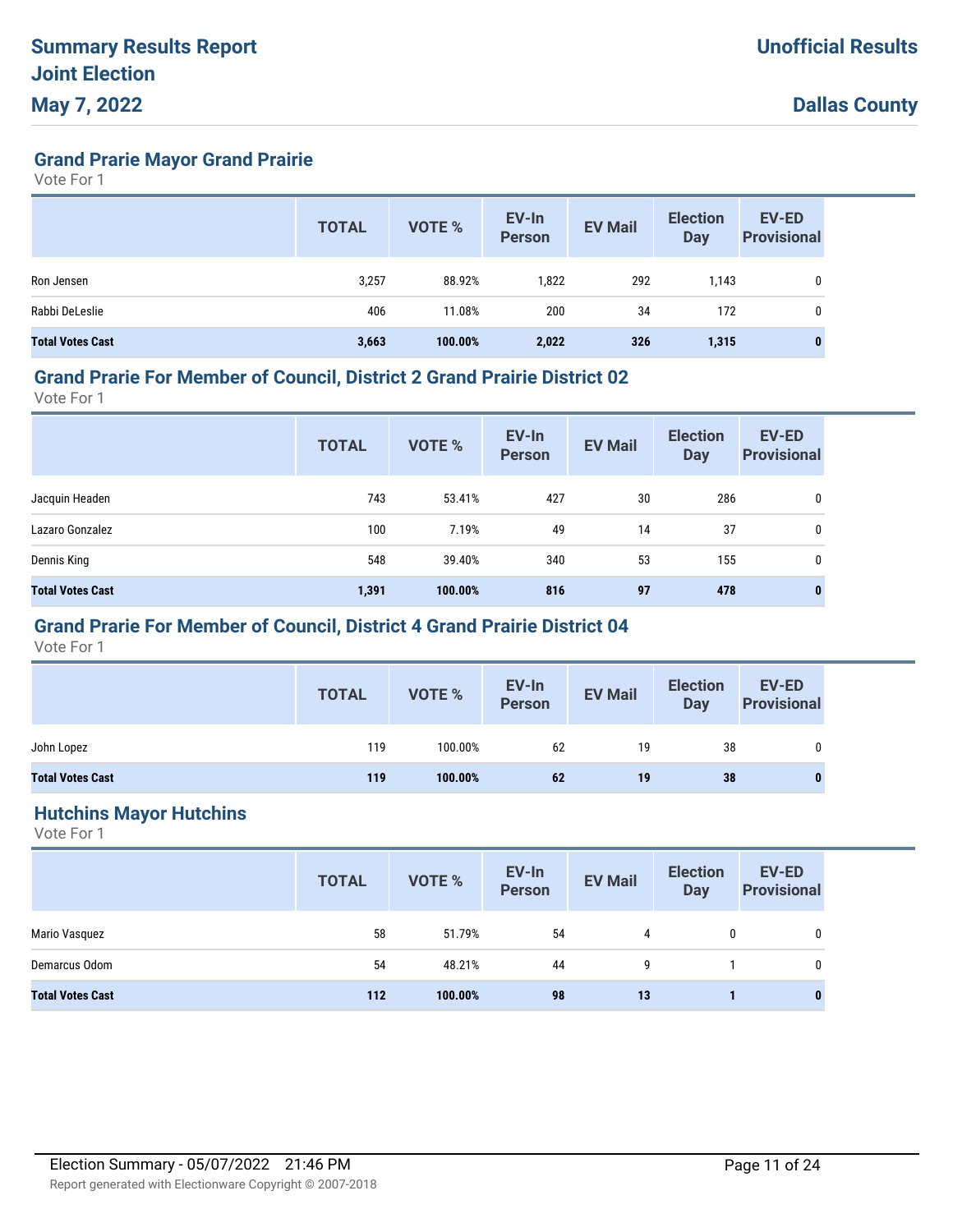## **Hutchins For Member of Council Hutchins**

Vote For 2

|                         | <b>TOTAL</b> | <b>VOTE %</b> | EV-In<br><b>Person</b> | <b>EV Mail</b> | <b>Election</b><br><b>Day</b> | EV-ED<br><b>Provisional</b> |
|-------------------------|--------------|---------------|------------------------|----------------|-------------------------------|-----------------------------|
| Brenda L. Campbell      | 73           | 42.69%        | 61                     | 12             | 0                             | 0                           |
| <b>Steve Nichols</b>    | 48           | 28.07%        | 44                     | 4              | 0                             | 0                           |
| <b>Gerald Hollis</b>    | 50           | 29.24%        | 42                     |                |                               | 0                           |
| <b>Total Votes Cast</b> | 171          | 100.00%       | 147                    | 23             |                               | $\bf{0}$                    |

#### **Irving For Member of Council, Single Member District 1 Irving District 01**

Vote For 1

|                         | <b>TOTAL</b> | VOTE %  | EV-In<br><b>Person</b> | <b>EV Mail</b> | <b>Election</b><br><b>Day</b> | <b>EV-ED</b><br><b>Provisional</b> |
|-------------------------|--------------|---------|------------------------|----------------|-------------------------------|------------------------------------|
| <b>Tony Grimes</b>      | 271          | 38.94%  | 151                    | 36             | 84                            | 0                                  |
| John Bloch              | 283          | 40.66%  | 158                    | 11             | 114                           | 0                                  |
| <b>Ricky Lightfoot</b>  | 142          | 20.40%  | 98                     | 15             | 29                            | 0                                  |
| <b>Total Votes Cast</b> | 696          | 100.00% | 407                    | 62             | 227                           | 0                                  |

## **Irving For Member of Council, Single Member District 7 Irving District 07**

Vote For 1

|                         | <b>TOTAL</b> | <b>VOTE %</b> | EV-In<br><b>Person</b> | <b>EV Mail</b> | <b>Election</b><br>Day | <b>EV-ED</b><br><b>Provisional</b> |
|-------------------------|--------------|---------------|------------------------|----------------|------------------------|------------------------------------|
| Bryan Jones             | 489          | 45.45%        | 263                    | 20             | 206                    | 0                                  |
| Kyle Taylor             | 587          | 54.55%        | 324                    | 63             | 200                    | 0                                  |
| <b>Total Votes Cast</b> | 1,076        | 100.00%       | 587                    | 83             | 406                    | $\bf{0}$                           |

## **Lancaster For Member of Council, District 1 Lancaster District 01**

|                          | <b>TOTAL</b> | <b>VOTE %</b> | EV-In<br>Person | <b>EV Mail</b> | <b>Election</b><br><b>Day</b> | <b>EV-ED</b><br><b>Provisional</b> |
|--------------------------|--------------|---------------|-----------------|----------------|-------------------------------|------------------------------------|
| <b>Carol Strain Burk</b> | 370          | 78.72%        | 340             | 25             | 5                             |                                    |
| Lawrence L. Prothro      | 100          | 21.28%        | 89              | 11             | 0                             |                                    |
| <b>Total Votes Cast</b>  | 470          | 100.00%       | 429             | 36             | 5                             | 0                                  |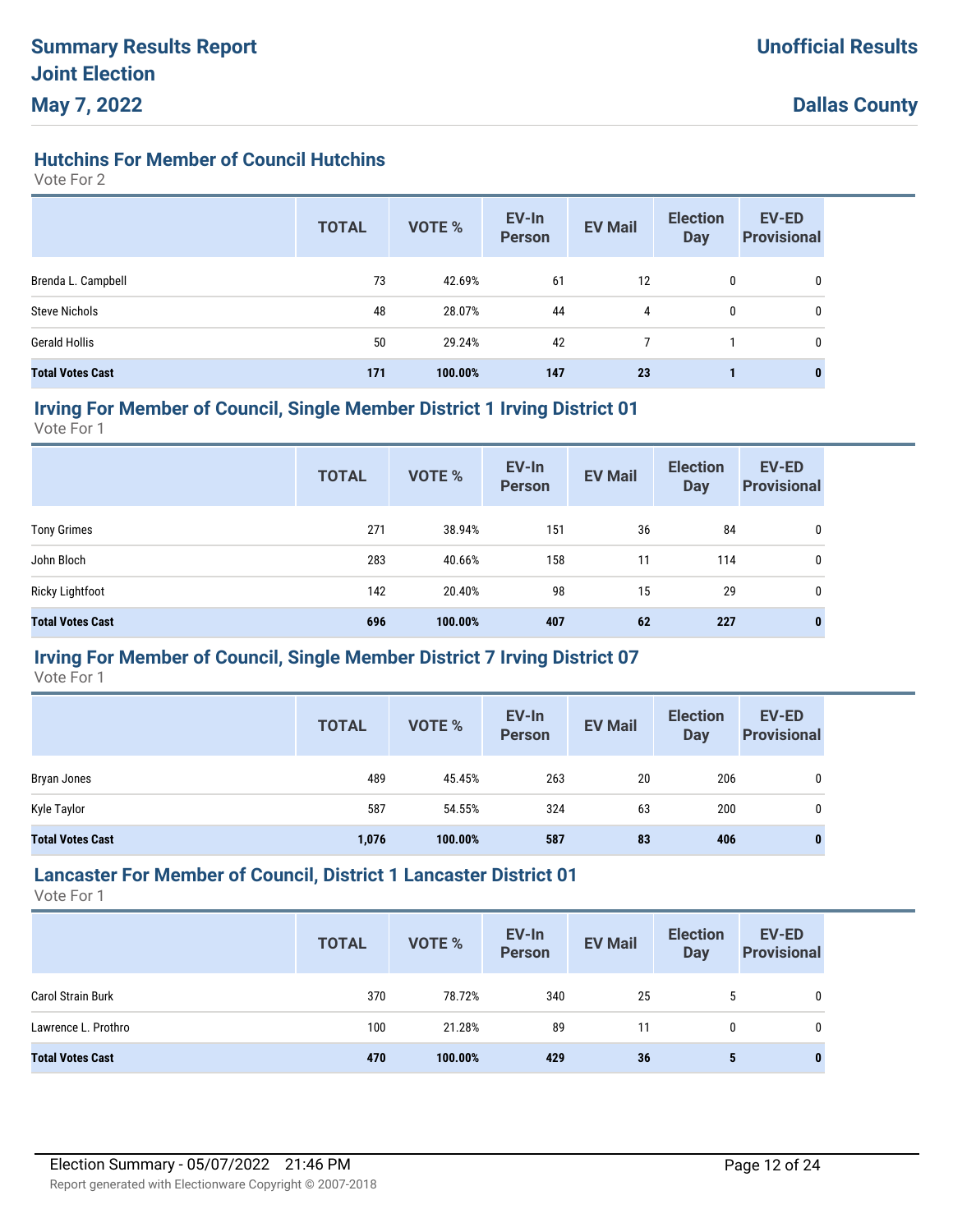# **Lewisville For Member of Council, Place 4 Lewisville**

Vote For 1

|                         | <b>TOTAL</b> | <b>VOTE %</b> | EV-In<br>Person | <b>EV Mail</b> | <b>Election</b><br>Day | <b>EV-ED</b><br><b>Provisional</b> |
|-------------------------|--------------|---------------|-----------------|----------------|------------------------|------------------------------------|
| <b>Brandon Jones</b>    | 8            | 100.00%       |                 |                |                        | 0                                  |
| <b>Total Votes Cast</b> | 8            | 100.00%       |                 |                | $\bf{0}$               |                                    |

#### **Lewisville For Member of Council, Place 5 Lewisville**

Vote For 1

|                         | <b>TOTAL</b> | VOTE %  | EV-In<br>Person | <b>EV Mail</b> | <b>Election</b><br>Day | EV-ED<br><b>Provisional</b> |
|-------------------------|--------------|---------|-----------------|----------------|------------------------|-----------------------------|
| Kristin Green           | 8            | 100.00% |                 |                | 0                      | 0                           |
| <b>Total Votes Cast</b> | 8            | 100.00% |                 |                |                        | 0                           |

## **Lewisville For Member of Council, Place 6 Lewisville**

Vote For 1

|                         | <b>TOTAL</b> | VOTE %  | EV-In<br>Person | <b>EV Mail</b> | <b>Election</b><br><b>Day</b> | <b>EV-ED</b><br><b>Provisional</b> |
|-------------------------|--------------|---------|-----------------|----------------|-------------------------------|------------------------------------|
| Patrick Kelly           |              | 87.50%  | 6               |                | 0                             | 0                                  |
| <b>Tom Cottrell</b>     |              | 12.50%  |                 | 0              |                               |                                    |
| <b>Total Votes Cast</b> | 8            | 100.00% |                 |                | 0                             | $\bf{0}$                           |

## **Rowlett Mayor Rowlett**

|                         | <b>TOTAL</b> | <b>VOTE %</b> | EV-In<br><b>Person</b> | <b>EV Mail</b> | <b>Election</b><br><b>Day</b> | <b>EV-ED</b><br><b>Provisional</b> |
|-------------------------|--------------|---------------|------------------------|----------------|-------------------------------|------------------------------------|
| Chris Kizziar           | 762          | 28.52%        | 535                    | 45             | 182                           | 0                                  |
| Joel R. Medina II       | 561          | 21.00%        | 367                    | 39             | 155                           | 0                                  |
| <b>Blake Margolis</b>   | 1,349        | 50.49%        | 928                    | 81             | 340                           | $\mathbf{0}$                       |
| <b>Total Votes Cast</b> | 2,672        | 100.00%       | 1,830                  | 165            | 677                           | $\bf{0}$                           |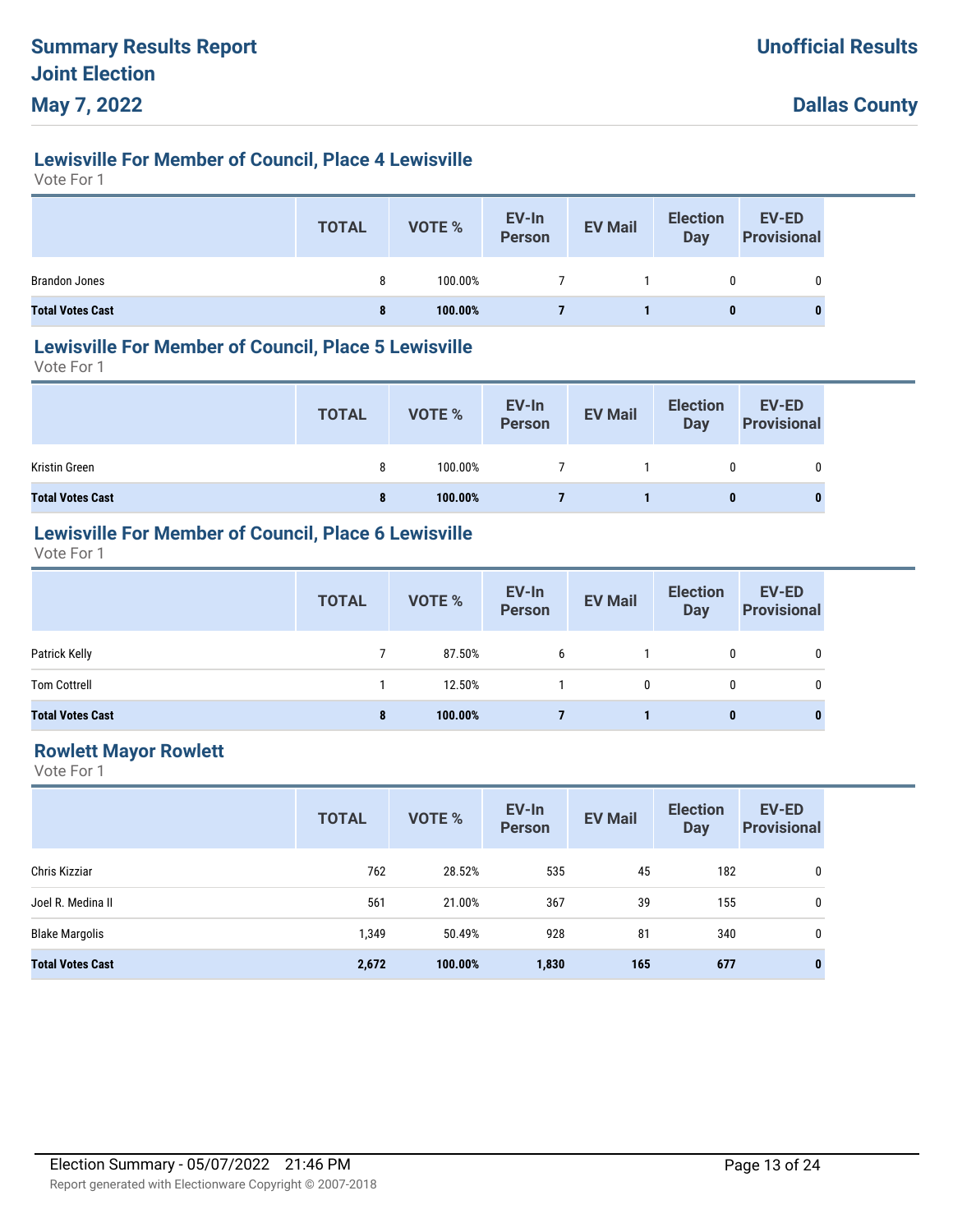# **Rowlett Councilmember, Place Two Rowlett**

Vote For 1

|                         | <b>TOTAL</b> | VOTE %  | EV-In<br>Person | <b>EV Mail</b> | <b>Election</b><br>Day | <b>EV-ED</b><br><b>Provisional</b> |
|-------------------------|--------------|---------|-----------------|----------------|------------------------|------------------------------------|
| Jeff Winget             | 2,237        | 100.00% | 1.541           | 134            | 562                    | $\mathbf{0}$                       |
| <b>Total Votes Cast</b> | 2,237        | 100.00% | 1,541           | 134            | 562                    | $\bf{0}$                           |

#### **Rowlett Councilmember, Place Four Rowlett**

Vote For 1

|                         | <b>TOTAL</b> | <b>VOTE %</b> | EV-In<br>Person | <b>EV Mail</b> | <b>Election</b><br>Day | <b>EV-ED</b><br><b>Provisional</b> |
|-------------------------|--------------|---------------|-----------------|----------------|------------------------|------------------------------------|
| Mike Britton            | 1,337        | 52.87%        | 954             | 61             | 322                    | 0                                  |
| Whitney P. Laning       | 1.192        | 47.13%        | 795             | 93             | 304                    | 0                                  |
| <b>Total Votes Cast</b> | 2,529        | 100.00%       | 1,749           | 154            | 626                    | $\bf{0}$                           |

## **Rowlett Councilmember, Place Six Rowlett**

Vote For 1

|                         | <b>TOTAL</b> | VOTE %  | EV-In<br>Person | <b>EV Mail</b> | <b>Election</b><br>Day | <b>EV-ED</b><br><b>Provisional</b> |
|-------------------------|--------------|---------|-----------------|----------------|------------------------|------------------------------------|
| Rebecca J. Day          | 1,014        | 41.46%  | 655             | 71             | 288                    | 0                                  |
| Debra (Deb) Shinder     | 1,432        | 58.54%  | 1.024           | 83             | 325                    | 0                                  |
| <b>Total Votes Cast</b> | 2,446        | 100.00% | 1,679           | 154            | 613                    | $\mathbf{0}$                       |

#### **Rowlett Councilmember Place 1 Unexpired Term Rowlett**

|                         | <b>TOTAL</b> | <b>VOTE %</b> | EV-In<br><b>Person</b> | <b>EV Mail</b> | <b>Election</b><br><b>Day</b> | <b>EV-ED</b><br><b>Provisional</b> |
|-------------------------|--------------|---------------|------------------------|----------------|-------------------------------|------------------------------------|
| Brian Galuardi          | 1,258        | 52.20%        | 909                    | 66             | 283                           | 0                                  |
| Stephanie Higgins       | 1,152        | 47.80%        | 751                    | 88             | 313                           | 0                                  |
| <b>Total Votes Cast</b> | 2,410        | 100.00%       | 1,660                  | 154            | 596                           | $\bf{0}$                           |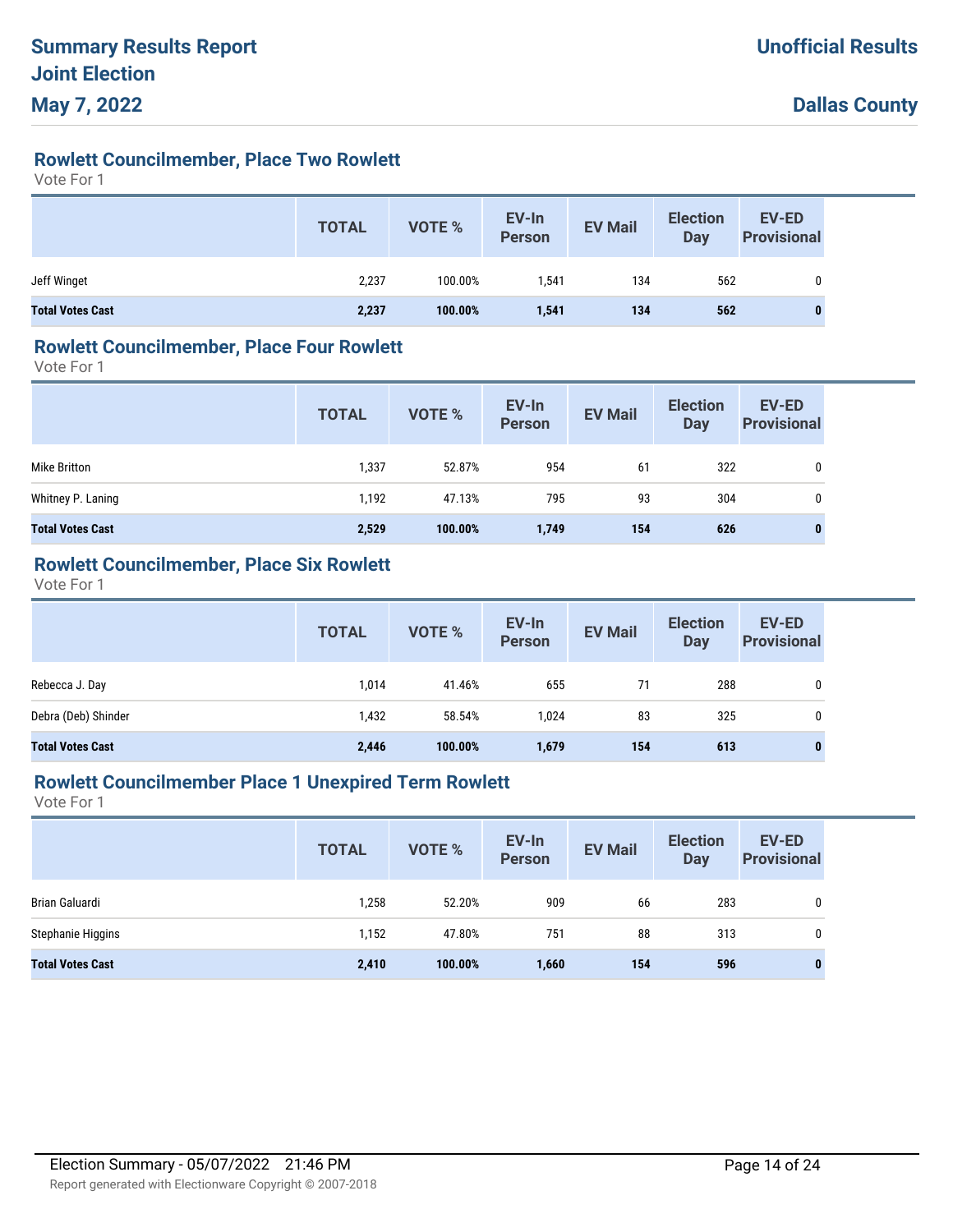#### **Sachse Mayor Sachse**

Vote For 1

|                         | <b>TOTAL</b> | VOTE %  | EV-In<br><b>Person</b> | <b>EV Mail</b> | <b>Election</b><br><b>Day</b> | <b>EV-ED</b><br><b>Provisional</b> |
|-------------------------|--------------|---------|------------------------|----------------|-------------------------------|------------------------------------|
| <b>Teddy Kinzer</b>     | 336          | 49.78%  | 325                    |                | 4                             | 0                                  |
| Jeff Bickerstaff        | 339          | 50.22%  | 318                    | 20             |                               | 0                                  |
| <b>Total Votes Cast</b> | 675          | 100.00% | 643                    | 27             | 5                             |                                    |

# **Sachse For Member of Council, Place 5 Sachse**

Vote For 1

|                         | <b>TOTAL</b> | VOTE %  | EV-In<br>Person | <b>EV Mail</b> | <b>Election</b><br><b>Day</b> | <b>EV-ED</b><br><b>Provisional</b> |
|-------------------------|--------------|---------|-----------------|----------------|-------------------------------|------------------------------------|
| Lindsay Buhler          | 406          | 63.84%  | 383             | 21             | 2                             | 0                                  |
| Spencer Hauenstein      | 230          | 36.16%  | 223             | $\mathbf b$    | 2                             | 0                                  |
| <b>Total Votes Cast</b> | 636          | 100.00% | 606             | 26             | 4                             | 0                                  |

## **Sachse For Member of Council, Place 6 Sachse**

Vote For 1

|                         | <b>TOTAL</b> | <b>VOTE %</b> | EV-In<br>Person | <b>EV Mail</b> | <b>Election</b><br>Day | <b>EV-ED</b><br><b>Provisional</b> |
|-------------------------|--------------|---------------|-----------------|----------------|------------------------|------------------------------------|
| Matt Prestenberg        | 385          | 61.31%        | 375             | 9              |                        | 0                                  |
| Adrian Rodriguez        | 243          | 38.69%        | 222             | 17             | 4                      | 0                                  |
| <b>Total Votes Cast</b> | 628          | 100.00%       | 597             | 26             | 5                      |                                    |

## **Wilmer For Member of Council Wilmer**

| <b>TOTAL</b> | <b>VOTE %</b> | EV-In<br><b>Person</b> | <b>EV Mail</b> | <b>Election</b><br><b>Day</b> | EV-ED<br><b>Provisional</b> |
|--------------|---------------|------------------------|----------------|-------------------------------|-----------------------------|
| 22           | 16.79%        | 22                     | 0              | 0                             | 0                           |
| 44           | 33.59%        | 37                     | 5              | $\overline{2}$                | 0                           |
| 40           | 30.53%        | 34                     | 5              |                               | 0                           |
| 25           | 19.08%        | 24                     |                | 0                             | 0                           |
| 131          | 100.00%       | 117                    | 11             | $\mathbf{3}$                  | $\mathbf 0$                 |
|              |               |                        |                |                               |                             |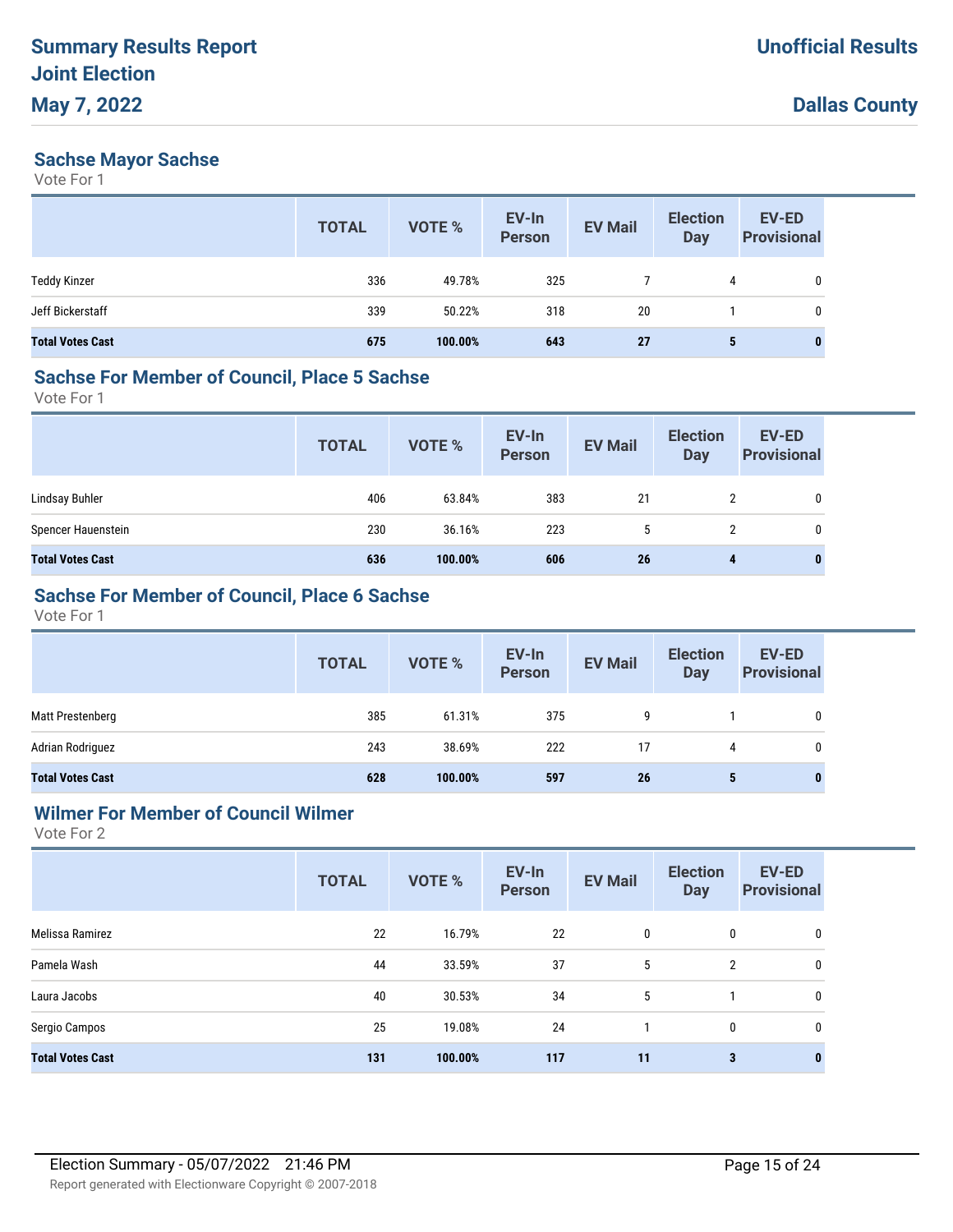## **Wilmer Proposition A**

Vote For 1

|                         | <b>TOTAL</b> | <b>VOTE %</b> | EV-In<br>Person | <b>EV Mail</b> | <b>Election</b><br><b>Day</b> | <b>EV-ED</b><br><b>Provisional</b> |
|-------------------------|--------------|---------------|-----------------|----------------|-------------------------------|------------------------------------|
| Yes                     | 63           | 92.65%        | 56              | 6              |                               | 0                                  |
| No                      | 5            | 7.35%         | 4               | $\mathbf{0}$   |                               | $\mathbf{0}$                       |
| <b>Total Votes Cast</b> | 68           | 100.00%       | 60              | 6              | 2                             | $\bf{0}$                           |

#### **Carrollton-Farmers Branch For Member(s) of Board of Trustees Carroll-Farmers Branch ISD** Vote For 3

|                         | <b>TOTAL</b> | VOTE %  | EV-In<br><b>Person</b> | <b>EV Mail</b> | <b>Election</b><br><b>Day</b> | <b>EV-ED</b><br><b>Provisional</b> |
|-------------------------|--------------|---------|------------------------|----------------|-------------------------------|------------------------------------|
| James Allen             | 534          | 6.15%   | 353                    | 111            | $70\,$                        | $\pmb{0}$                          |
| James Allen             | 226          | 2.60%   | 165                    | 30             | 31                            | $\mathbf 0$                        |
| James Allen             | 228          | 2.63%   | 163                    | 31             | 34                            | $\boldsymbol{0}$                   |
| Ileana Garza-Rojas      | 855          | 9.85%   | 571                    | 140            | 144                           | 0                                  |
| Ileana Garza-Rojas      | 543          | 6.25%   | 378                    | 66             | 99                            | 0                                  |
| Ileana Garza-Rojas      | 565          | 6.51%   | 404                    | 54             | 107                           | $\bf{0}$                           |
| Kim Brady               | 993          | 11.43%  | 654                    | 206            | 133                           | $\pmb{0}$                          |
| Kim Brady               | 599          | 6.90%   | 440                    | 74             | 85                            | $\bf{0}$                           |
| Kim Brady               | 537          | 6.18%   | 418                    | 51             | 68                            | $\bf{0}$                           |
| <b>Tara Hrbacek</b>     | 1,188        | 13.68%  | 829                    | 200            | 159                           | 0                                  |
| <b>Tara Hrbacek</b>     | 346          | 3.98%   | 238                    | 57             | 51                            | 0                                  |
| <b>Tara Hrbacek</b>     | 306          | 3.52%   | 201                    | 59             | 46                            | $\bf{0}$                           |
| Randy Schackmann        | 952          | 10.96%  | 632                    | 188            | 132                           | 0                                  |
| Randy Schackmann        | 468          | 5.39%   | 350                    | 47             | 71                            | $\bf{0}$                           |
| Randy Schackmann        | 344          | 3.96%   | 256                    | 39             | 49                            | 0                                  |
| <b>Total Votes Cast</b> | 8,684        | 100.00% | 6,052                  | 1,353          | 1,279                         | $\bf{0}$                           |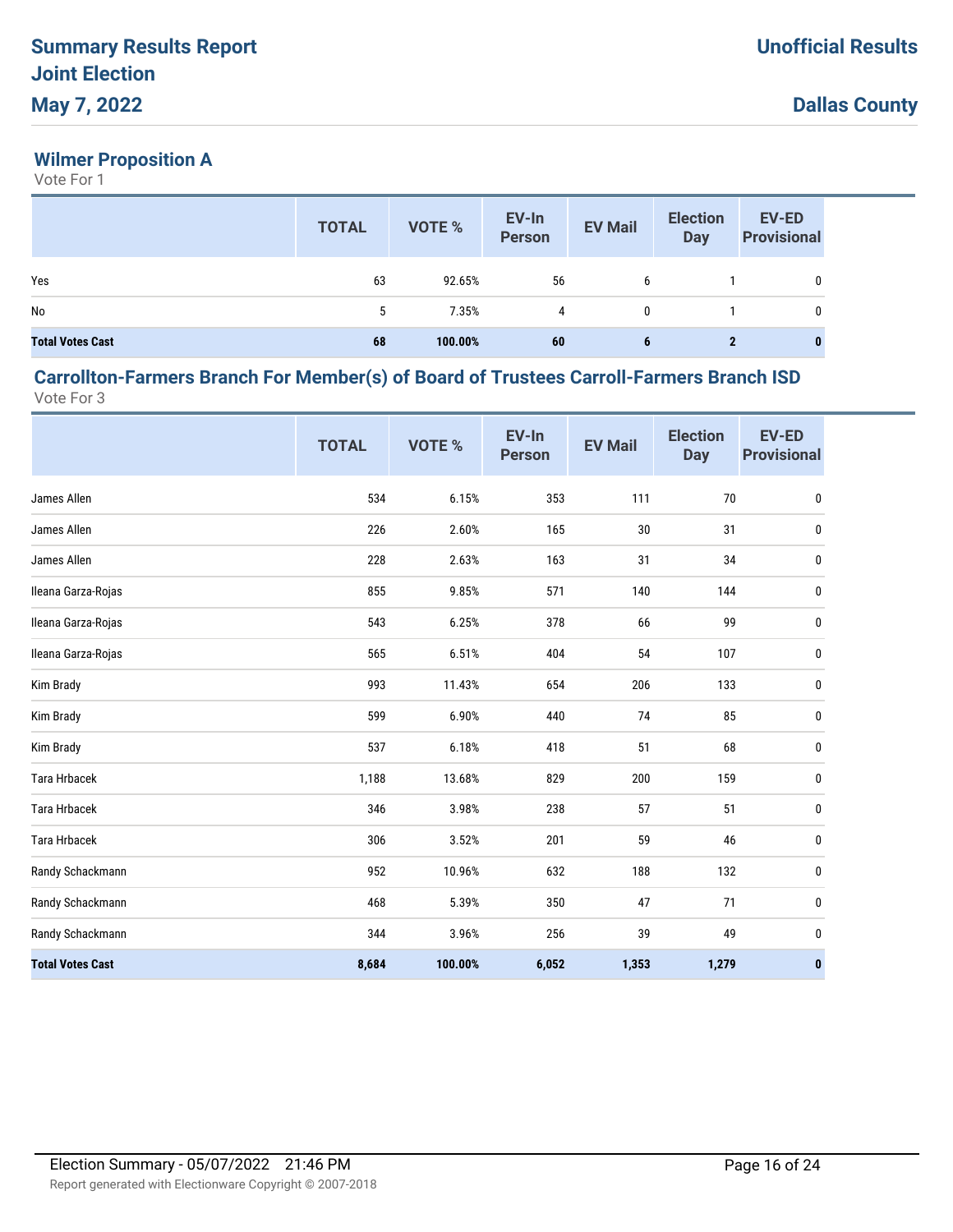# **Cedar Hill ISD For Member of Board of Trustees, Place 1 Cedar Hill ISD**

Vote For 1

|                         | <b>TOTAL</b> | <b>VOTE %</b> | EV-In<br>Person | <b>EV Mail</b> | <b>Election</b><br>Day | <b>EV-ED</b><br><b>Provisional</b> |
|-------------------------|--------------|---------------|-----------------|----------------|------------------------|------------------------------------|
| Gayle A. Sims           | 1,009        | 100.00%       | 731             | 182            | 96                     | 0                                  |
| <b>Total Votes Cast</b> | 1,009        | 100.00%       | 731             | 182            | 96                     |                                    |

#### **Cedar Hill ISD For Member of Board of Trustees, Place 2 Cedar Hill ISD**

Vote For 1

|                         | <b>TOTAL</b> | <b>VOTE %</b> | EV-In<br><b>Person</b> | <b>EV Mail</b> | <b>Election</b><br><b>Day</b> | <b>EV-ED</b><br><b>Provisional</b> |
|-------------------------|--------------|---------------|------------------------|----------------|-------------------------------|------------------------------------|
| DeAundra Hurd           | 455          | 45.55%        | 343                    | 87             | 25                            | 0                                  |
| Carma Morgan            | 544          | 54.45%        | 382                    | 90             | 72                            | 0                                  |
| <b>Total Votes Cast</b> | 999          | 100.00%       | 725                    | 177            | 97                            | 0                                  |

#### **Coppell ISD For Member of Board of Trustees, Place 1 Coppell ISD**

Vote For 1

|                         | <b>TOTAL</b> | <b>VOTE %</b> | EV-In<br><b>Person</b> | <b>EV Mail</b> | <b>Election</b><br>Day | <b>EV-ED</b><br><b>Provisional</b> |
|-------------------------|--------------|---------------|------------------------|----------------|------------------------|------------------------------------|
| Leigh Walker            | 2,951        | 100.00%       | 2,328                  | 169            | 454                    | 0                                  |
| <b>Total Votes Cast</b> | 2,951        | 100.00%       | 2,328                  | 169            | 454                    | 0                                  |

#### **Coppell ISD For Member of Board of Trustees, Place 2 Coppell ISD**

Vote For 1

|                         | <b>TOTAL</b> | <b>VOTE %</b> | EV-In<br><b>Person</b> | <b>EV Mail</b> | <b>Election</b><br>Day | EV-ED<br><b>Provisional</b> |
|-------------------------|--------------|---------------|------------------------|----------------|------------------------|-----------------------------|
| Manish Sethi            | 2,829        | 100.00%       | 2,210                  | 159            | 460                    |                             |
| <b>Total Votes Cast</b> | 2,829        | 100.00%       | 2,210                  | 159            | 460                    |                             |

#### **Coppell ISD For Member of Board of Trustees, Place 3 Coppell ISD**

|                            | <b>TOTAL</b> | <b>VOTE %</b> | EV-In<br><b>Person</b> | <b>EV Mail</b> | <b>Election</b><br>Day | EV-ED<br><b>Provisional</b> |
|----------------------------|--------------|---------------|------------------------|----------------|------------------------|-----------------------------|
| <b>Carol Lacey McGuire</b> | 1,243        | 33.70%        | 927                    | 89             | 227                    | 0                           |
| Anthony Hill               | 2,445        | 66.30%        | 1,951                  | 112            | 382                    | 0                           |
| <b>Total Votes Cast</b>    | 3,688        | 100.00%       | 2,878                  | 201            | 609                    | $\bf{0}$                    |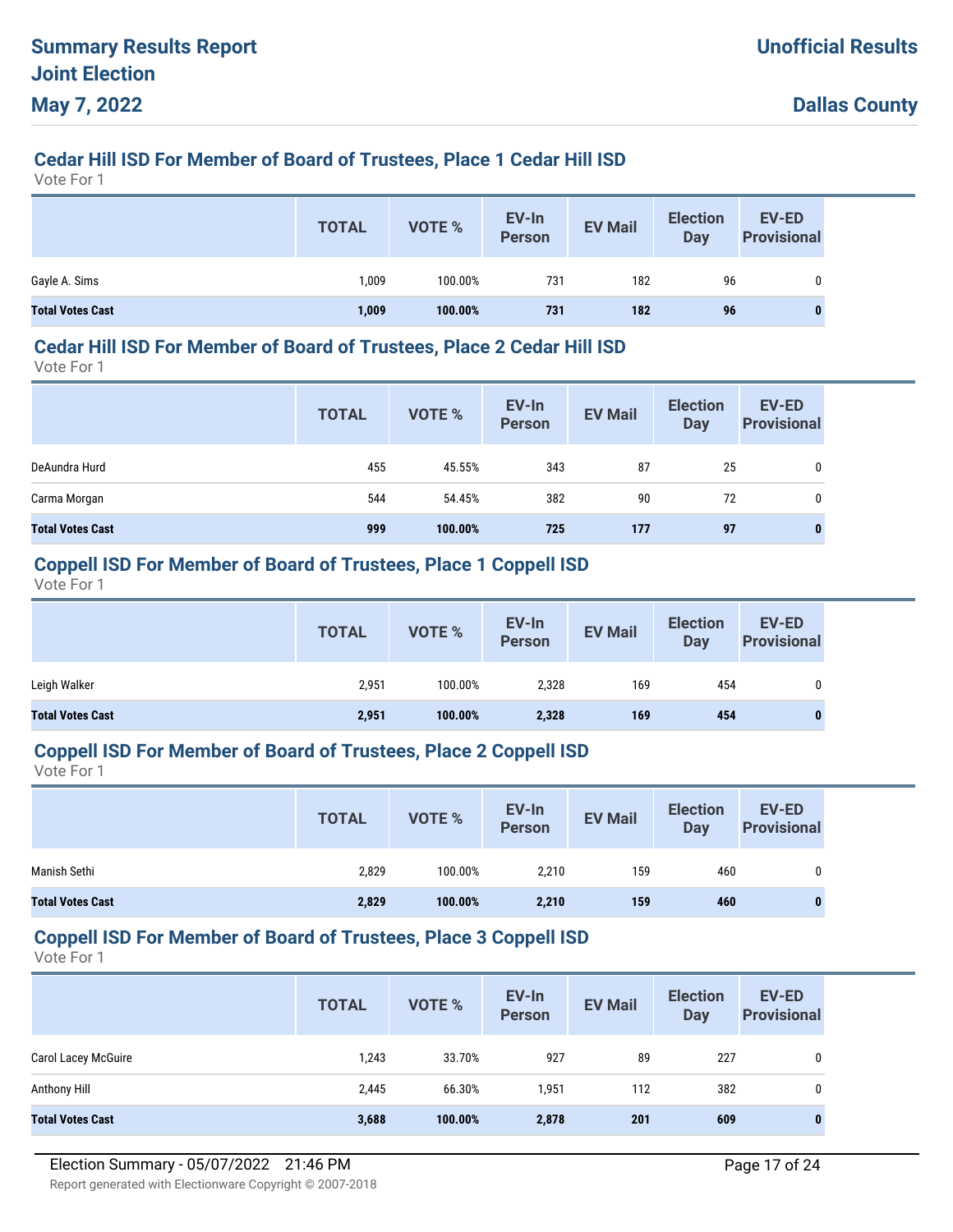# **Dallas ISD For Member of Board of Trustees, District 4 Dallas District 4**

Vote For 1

|                         | <b>TOTAL</b> | VOTE %  | EV-In<br>Person | <b>EV Mail</b> | <b>Election</b><br><b>Day</b> | EV-ED<br><b>Provisional</b> |
|-------------------------|--------------|---------|-----------------|----------------|-------------------------------|-----------------------------|
| Camile D. White         | 319          | 55.38%  | 176             | 90             | 53                            |                             |
| Karla Garcia            | 257          | 44.62%  | 136             | 62             | 59                            |                             |
| <b>Total Votes Cast</b> | 576          | 100.00% | 312             | 152            | 112                           |                             |

#### **Desoto ISD For Member of Board of Trustees, Place 1 Desoto ISD**

Vote For 1

|                         | <b>TOTAL</b> | <b>VOTE %</b> | EV-In<br><b>Person</b> | <b>EV Mail</b> | <b>Election</b><br><b>Day</b> | <b>EV-ED</b><br><b>Provisional</b> |
|-------------------------|--------------|---------------|------------------------|----------------|-------------------------------|------------------------------------|
| Cynthia Watson-Banks    | 1,076        | 43.58%        | 895                    | 165            | 16                            | 0                                  |
| Shanta Duren            | 489          | 19.81%        | 409                    | 78             | 2                             | 0                                  |
| Rickyl' Wesson          | 904          | 36.61%        | 802                    | 94             | 8                             | 0                                  |
| <b>Total Votes Cast</b> | 2,469        | 100.00%       | 2,106                  | 337            | 26                            | 0                                  |

## **Desoto ISD For Member of Board of Trustees, Place 2 Desoto ISD**

Vote For 1

|                         | <b>TOTAL</b> | <b>VOTE %</b> | EV-In<br><b>Person</b> | <b>EV Mail</b> | <b>Election</b><br><b>Day</b> | <b>EV-ED</b><br><b>Provisional</b> |
|-------------------------|--------------|---------------|------------------------|----------------|-------------------------------|------------------------------------|
| Terrence M. Gore        | 833          | 34.18%        | 694                    | 129            | 10                            | 0                                  |
| Chasiti McKissic        | 1,604        | 65.82%        | 1,388                  | 201            | 15                            | 0                                  |
| <b>Total Votes Cast</b> | 2,437        | 100.00%       | 2,082                  | 330            | 25                            | 0                                  |

#### **Duncanville ISD For Member of Board of Trustees, Place 1 Duncanville ISD**

|                            | <b>TOTAL</b> | VOTE %  | EV-In<br>Person | <b>EV Mail</b> | <b>Election</b><br><b>Day</b> | <b>EV-ED</b><br><b>Provisional</b> |
|----------------------------|--------------|---------|-----------------|----------------|-------------------------------|------------------------------------|
| Tom Kennedy                | 1,164        | 45.97%  | 1,012           | 140            | 12                            | 0                                  |
| Jacqueline (Jackie) Culton | 1,368        | 54.03%  | 1,149           | 188            | 31                            | 0                                  |
| <b>Total Votes Cast</b>    | 2,532        | 100.00% | 2,161           | 328            | 43                            | $\bf{0}$                           |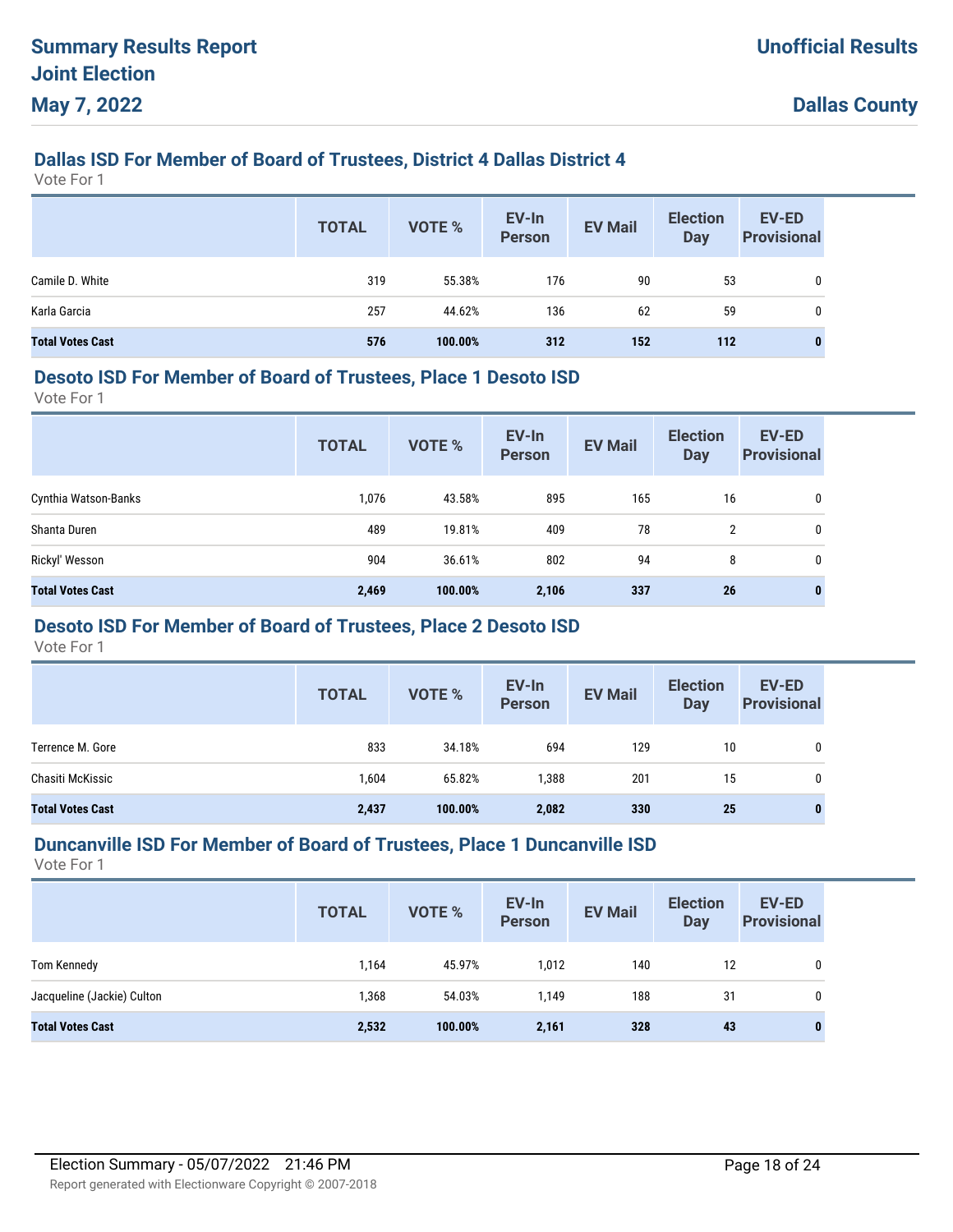# **Duncanville ISD For Member of Board of Trustees, Place 2 Duncanville ISD**

Vote For 1

|                         | <b>TOTAL</b> | VOTE %  | EV-In<br>Person | <b>EV Mail</b> | <b>Election</b><br>Day | <b>EV-ED</b><br><b>Provisional</b> |
|-------------------------|--------------|---------|-----------------|----------------|------------------------|------------------------------------|
| Coach Phil McNeely      | 2,263        | 100.00% | 1.927           | 298            | 38                     | 0                                  |
| <b>Total Votes Cast</b> | 2,263        | 100.00% | 1,927           | 298            | 38                     | $\mathbf{0}$                       |

#### **Duncanville ISD For Member of Board of Trustees, Place 3 Duncanville ISD**

Vote For 1

|                         | <b>TOTAL</b> | VOTE %  | EV-In<br>Person | <b>EV Mail</b> | <b>Election</b><br><b>Day</b> | <b>EV-ED</b><br><b>Provisional</b> |
|-------------------------|--------------|---------|-----------------|----------------|-------------------------------|------------------------------------|
| Janet Veracruz          | 2,159        | 100.00% | 1.832           | 289            | 38                            | 0                                  |
| <b>Total Votes Cast</b> | 2,159        | 100.00% | 1,832           | 289            | 38                            | 0                                  |

# **Ferris ISD Proposition A Ferris ISD**

Vote For 1

|                         | <b>TOTAL</b> | VOTE %  | EV-In<br>Person | <b>EV Mail</b> | <b>Election</b><br>Day | <b>EV-ED</b><br><b>Provisional</b> |
|-------------------------|--------------|---------|-----------------|----------------|------------------------|------------------------------------|
| For                     |              | 100.00% |                 | 0              |                        | 0                                  |
| Against                 | 0            | 0.00%   | $\mathbf{0}$    | $\mathbf{0}$   |                        |                                    |
| <b>Total Votes Cast</b> |              | 100.00% |                 | 0              | $\bf{0}$               | 0                                  |

#### **Ferris ISD Proposition B Ferris ISD**

|                         | <b>TOTAL</b> | <b>VOTE %</b> | EV-In<br>Person | <b>EV Mail</b> | <b>Election</b><br><b>Day</b> | EV-ED<br><b>Provisional</b> |
|-------------------------|--------------|---------------|-----------------|----------------|-------------------------------|-----------------------------|
| For                     |              | 100.00%       |                 | 0              | 0                             | 0                           |
| Against                 | 0            | 0.00%         | 0               | $\mathbf{0}$   | $\mathbf{0}$                  | 0                           |
| <b>Total Votes Cast</b> |              | 100.00%       |                 | 0              | $\bf{0}$                      | 0                           |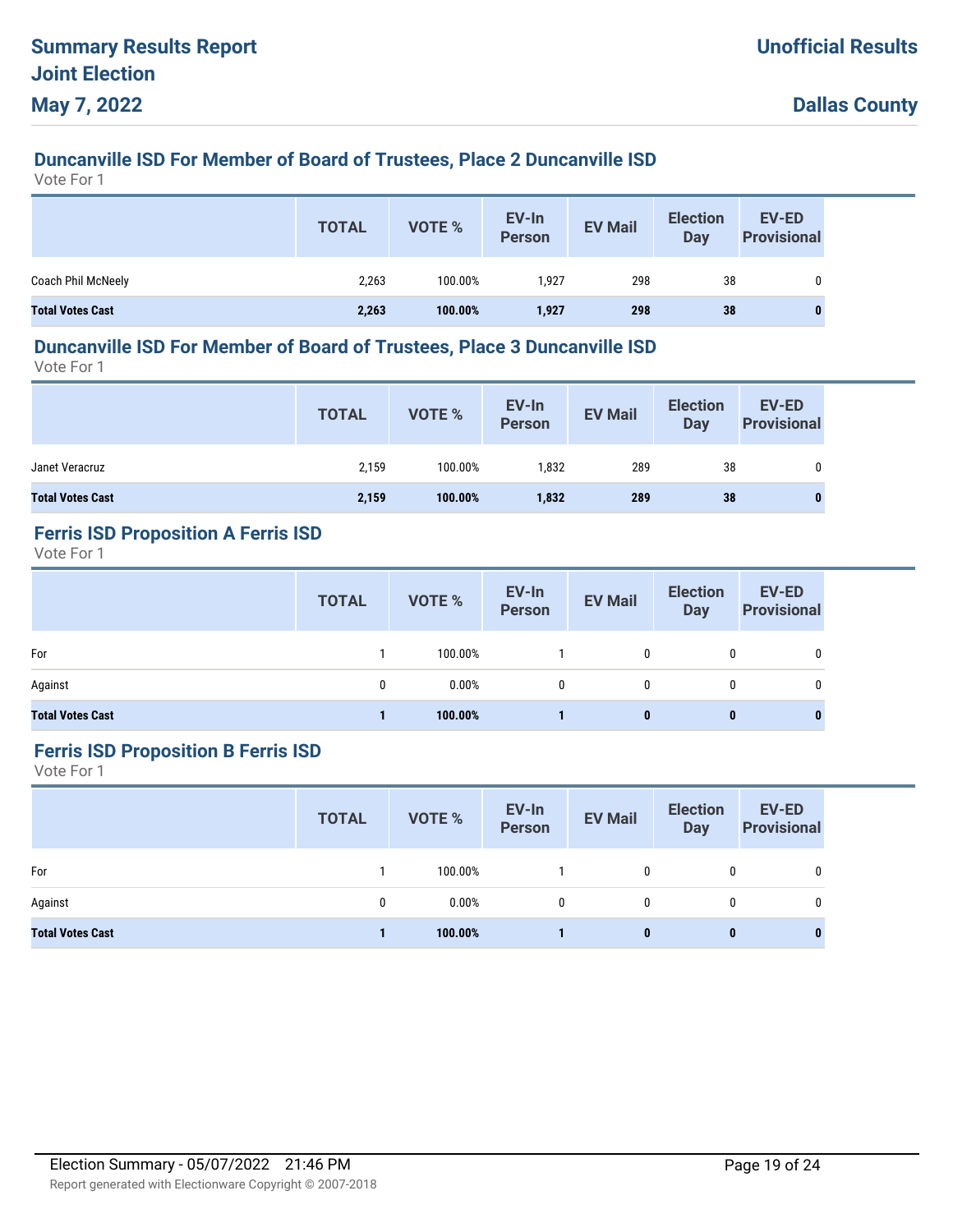**Ferris ISD Proposition C Ferris ISD**

Vote For 1

|                         | <b>TOTAL</b> | <b>VOTE %</b> | EV-In<br><b>Person</b> | <b>EV Mail</b> | <b>Election</b><br>Day | <b>EV-ED</b><br><b>Provisional</b> |
|-------------------------|--------------|---------------|------------------------|----------------|------------------------|------------------------------------|
| For                     | 0            | 0.00%         | 0                      | 0              | 0                      | 0                                  |
| Against                 |              | 100.00%       |                        | 0              | 0                      | 0                                  |
| <b>Total Votes Cast</b> |              | 100.00%       |                        | 0              | 0                      |                                    |

#### **Garland ISD For Member of Board of Trustees, Place 1 Garland ISD**

Vote For 1

|                         | <b>TOTAL</b> | VOTE %  | EV-In<br>Person | <b>EV Mail</b> | <b>Election</b><br>Day | <b>EV-ED</b><br><b>Provisional</b> |
|-------------------------|--------------|---------|-----------------|----------------|------------------------|------------------------------------|
| <b>Bob Duckworth</b>    | 3,140        | 40.02%  | 1,856           | 377            | 907                    | 0                                  |
| Larry Glick             | 4,706        | 59.98%  | 2,832           | 548            | 1,326                  | 0                                  |
| <b>Total Votes Cast</b> | 7,846        | 100.00% | 4,688           | 925            | 2,233                  | $\bf{0}$                           |

## **Garland ISD For Member of Board of Trustees, Place 2 Garland ISD**

Vote For 1

|                                                                      | EV-ED<br><b>Election</b><br><b>Provisional</b> |
|----------------------------------------------------------------------|------------------------------------------------|
| Johnny Beach<br>100.00%<br>3,982<br>6,639<br>795<br>1,862            | 0                                              |
| 6,639<br>100.00%<br>3,982<br><b>Total Votes Cast</b><br>795<br>1,862 |                                                |

#### **Garland ISD For Member of Board of Trustees, Place 3 Garland ISD**

|                         | <b>TOTAL</b> | VOTE %  | EV-In<br><b>Person</b> | <b>EV Mail</b> | <b>Election</b><br><b>Day</b> | EV-ED<br><b>Provisional</b> |
|-------------------------|--------------|---------|------------------------|----------------|-------------------------------|-----------------------------|
| Linda Griffin           | 6,552        | 100.00% | 3,903                  | 826            | 1,823                         |                             |
| <b>Total Votes Cast</b> | 6,552        | 100.00% | 3,903                  | 826            | 1,823                         |                             |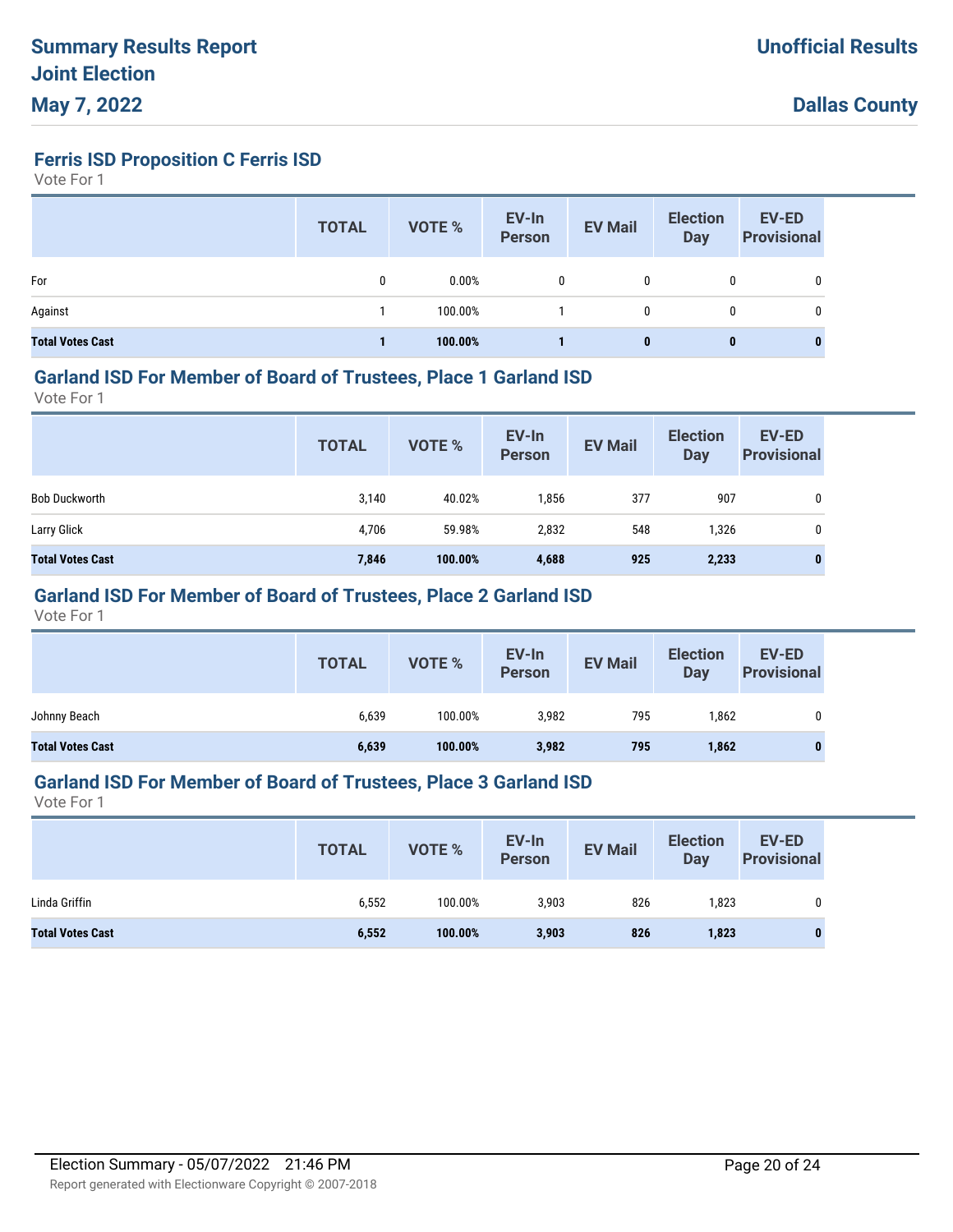# **Grand Prairie ISD For Member of Board of Trustees, Place 7, At Large Grand Prairie ISD**

Vote For 1

|                         | <b>TOTAL</b> | <b>VOTE %</b> | EV-In<br><b>Person</b> | <b>EV Mail</b> | <b>Election</b><br><b>Day</b> | <b>EV-ED</b><br><b>Provisional</b> |
|-------------------------|--------------|---------------|------------------------|----------------|-------------------------------|------------------------------------|
| Amber Moffitt           | 1,314        | 39.59%        | 724                    | 112            | 478                           | 0                                  |
| <b>Burke Hall</b>       | 1,300        | 39.17%        | 726                    | 99             | 475                           | 0                                  |
| <b>Patty Harris</b>     | 705          | 21.24%        | 403                    | 63             | 239                           | 0                                  |
| <b>Total Votes Cast</b> | 3,319        | 100.00%       | 1,853                  | 274            | 1,192                         | $\bf{0}$                           |

#### **Grand Prairie ISD For Member of Board of Trustees, District 6 Grand Prairie Dist 6**

Vote For 1

|                         | <b>TOTAL</b> | VOTE %  | EV-In<br>Person | <b>EV Mail</b> | <b>Election</b><br>Day | <b>EV-ED</b><br><b>Provisional</b> |
|-------------------------|--------------|---------|-----------------|----------------|------------------------|------------------------------------|
| <b>Chris Riddick</b>    | 596          | 41.80%  | 331             | 37             | 228                    | 0                                  |
| <b>Emily Liles</b>      | 830          | 58.20%  | 552             | 36             | 242                    | 0                                  |
| <b>Total Votes Cast</b> | 1,426        | 100.00% | 883             | 73             | 470                    | 0                                  |

## **Highland Park ISD For Member of Board of Trustees, Place 3 Highland Park ISD**

Vote For 1

|                         | <b>TOTAL</b> | VOTE %  | EV-In<br><b>Person</b> | <b>EV Mail</b> | <b>Election</b><br>Day | <b>EV-ED</b><br><b>Provisional</b> |
|-------------------------|--------------|---------|------------------------|----------------|------------------------|------------------------------------|
| Bryce Benson            | 6,312        | 100.00% | 4,307                  | 200            | 1,805                  |                                    |
| <b>Total Votes Cast</b> | 6,312        | 100.00% | 4,307                  | 200            | 1,805                  |                                    |

#### **Highland Park ISD For Member of Board of Trustees, Place 4 Highland Park ISD**

|                         | <b>TOTAL</b> | <b>VOTE %</b> | EV-In<br><b>Person</b> | <b>EV Mail</b> | <b>Election</b><br><b>Day</b> | <b>EV-ED</b><br><b>Provisional</b> |
|-------------------------|--------------|---------------|------------------------|----------------|-------------------------------|------------------------------------|
| Jae Ellis               | 4,173        | 50.87%        | 2,877                  | 175            | 1,121                         | 0                                  |
| <b>Tyler Beeson</b>     | 4,031        | 49.13%        | 2,621                  | 105            | 1,305                         | 0                                  |
| <b>Total Votes Cast</b> | 8,204        | 100.00%       | 5,498                  | 280            | 2,426                         | 0                                  |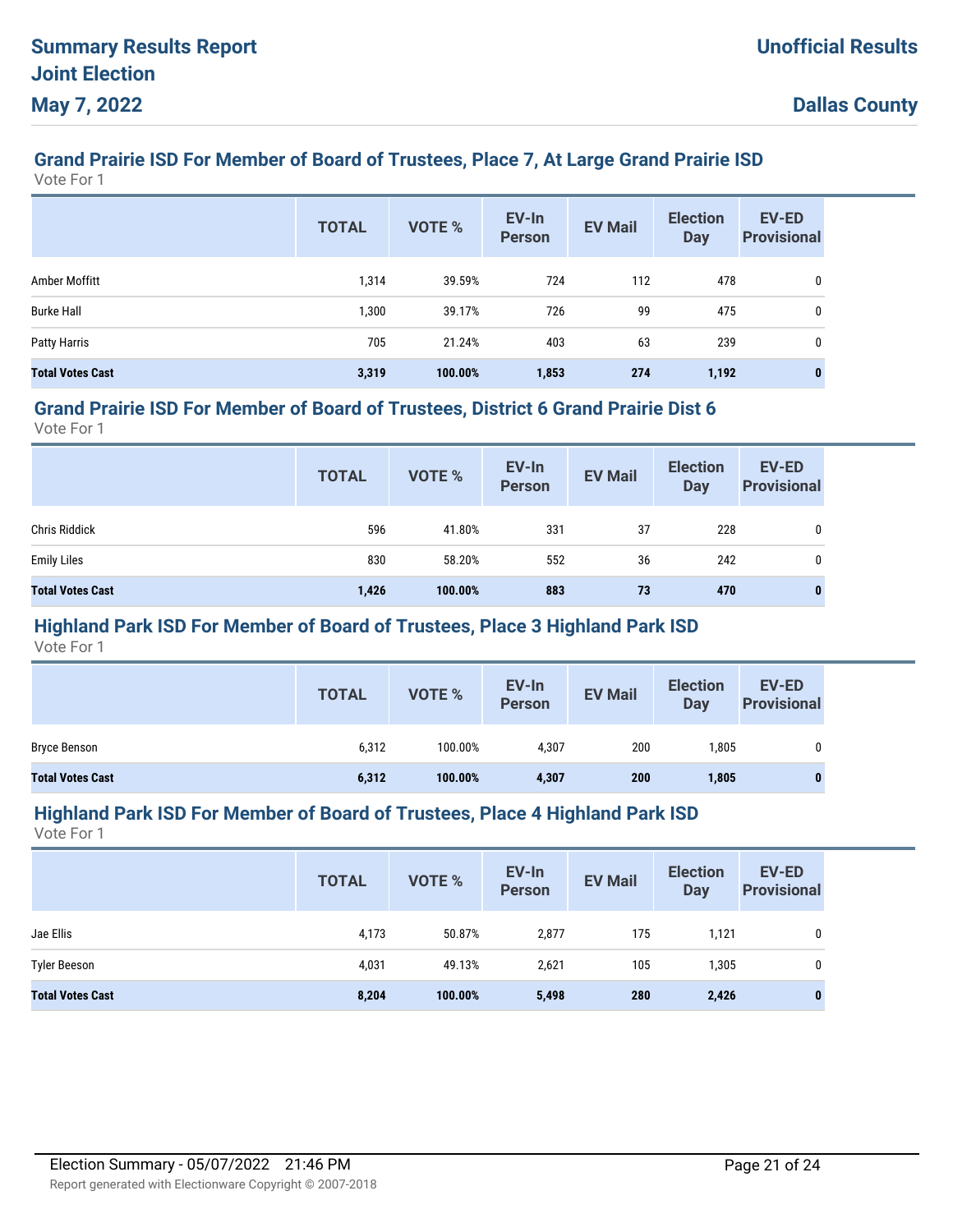# **Highland Park ISD For Member of Board of Trustees, Place 5 Highland Park ISD**

Vote For 1

|                         | <b>TOTAL</b> | VOTE %  | EV-In<br>Person | <b>EV Mail</b> | <b>Election</b><br><b>Day</b> | <b>EV-ED</b><br><b>Provisional</b> |
|-------------------------|--------------|---------|-----------------|----------------|-------------------------------|------------------------------------|
| Ellen Lee               | 4,823        | 58.82%  | 3,356           | 190            | 1,277                         | 0                                  |
| <b>Spencer Siino</b>    | 3,377        | 41.18%  | 2,149           | 86             | 1,142                         | 0                                  |
| <b>Total Votes Cast</b> | 8,200        | 100.00% | 5,505           | 276            | 2,419                         | 0                                  |

#### **Irving ISD For Member of Board of Trustees, District 5 Irving Dist 5**

Vote For 1

|                         | <b>TOTAL</b> | VOTE %  | EV-In<br>Person | <b>EV Mail</b> | <b>Election</b><br><b>Day</b> | <b>EV-ED</b><br><b>Provisional</b> |
|-------------------------|--------------|---------|-----------------|----------------|-------------------------------|------------------------------------|
| A.D. Jenkins            | 457          | 79.07%  | 260             | 42             | 155                           | 0                                  |
| Jim Scrivner            | 121          | 20.93%  | 73              | 3              | 45                            | 0                                  |
| <b>Total Votes Cast</b> | 578          | 100.00% | 333             | 45             | 200                           | 0                                  |

## **Lancaster ISD For Member of Board of Trustees, District 3 Lancaster Dist 3**

Vote For 1

|                         | <b>TOTAL</b> | <b>VOTE %</b> | EV-In<br>Person | <b>EV Mail</b> | <b>Election</b><br><b>Day</b> | <b>EV-ED</b><br><b>Provisional</b> |
|-------------------------|--------------|---------------|-----------------|----------------|-------------------------------|------------------------------------|
| Temika S. Whitfield     | 86           | 65.65%        | 77              | 5              | 4                             | 0                                  |
| Sharonda Phenque Betts  | 45           | 34.35%        | 35              | 8              |                               |                                    |
| <b>Total Votes Cast</b> | 131          | 100.00%       | 112             | 13             | 6                             | $\bf{0}$                           |

#### **Lancaster ISD For Member of Board of Trustees, District 6 Lancaster Dist 6**

|                         | <b>TOTAL</b> | <b>VOTE %</b> | EV-In<br><b>Person</b> | <b>EV Mail</b> | <b>Election</b><br><b>Day</b> | <b>EV-ED</b><br><b>Provisional</b> |
|-------------------------|--------------|---------------|------------------------|----------------|-------------------------------|------------------------------------|
| Chenique Lewis          | 21           | 9.33%         | 20                     |                | 0                             | 0                                  |
| Deshia Renae Lee        | 80           | 35.56%        | 71                     | 6              | 3                             | 0                                  |
| Carolyn Ann Morris      | 124          | 55.11%        | 107                    | 15             | $\overline{2}$                | 0                                  |
| <b>Total Votes Cast</b> | 225          | 100.00%       | 198                    | 22             | 5                             | $\bf{0}$                           |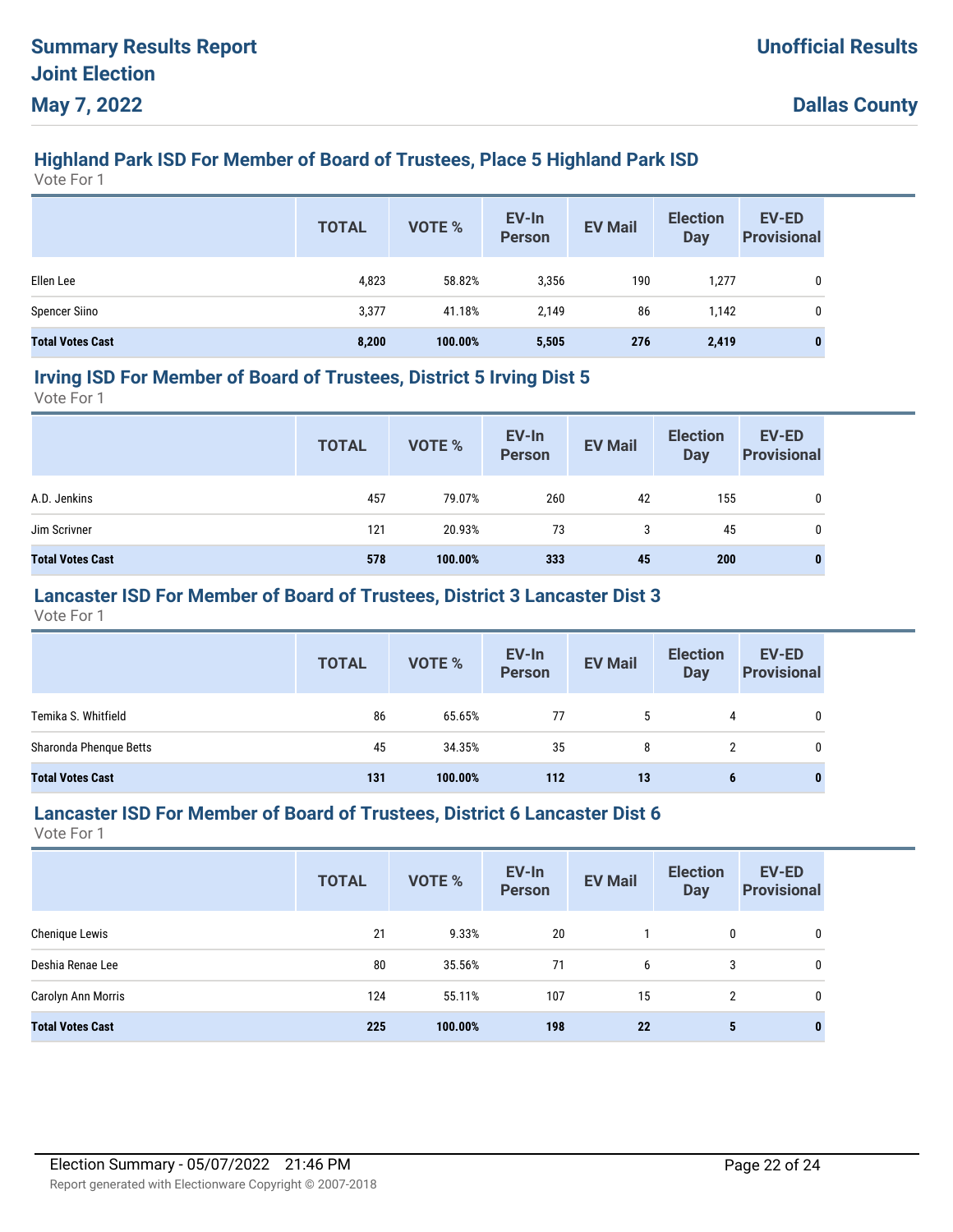## **Richardson ISD For Member of Council, Single Member District 2 Richardson Dist 2**

Vote For 1

|                         | <b>TOTAL</b> | <b>VOTE %</b> | EV-In<br><b>Person</b> | <b>EV Mail</b> | <b>Election</b><br><b>Day</b> | <b>EV-ED</b><br><b>Provisional</b> |
|-------------------------|--------------|---------------|------------------------|----------------|-------------------------------|------------------------------------|
| <b>Sherry Clemens</b>   | 1,531        | 40.80%        | 738                    | 107            | 686                           | 0                                  |
| Vanessa Pacheco         | 1,562        | 41.63%        | 624                    | 116            | 822                           | 0                                  |
| Eron Linn               | 659          | 17.56%        | 283                    | 100            | 276                           | 0                                  |
| <b>Total Votes Cast</b> | 3,752        | 100.00%       | 1,645                  | 323            | 1,784                         | 0                                  |

#### **Richardson ISD For Member of Council, Single Member District 4 Richardson Dist 4**

Vote For 1

|                         | <b>TOTAL</b> | VOTE %  | EV-In<br>Person | <b>EV Mail</b> | <b>Election</b><br>Day | EV-ED<br><b>Provisional</b> |
|-------------------------|--------------|---------|-----------------|----------------|------------------------|-----------------------------|
| Regina Harris           | 420          | 100.00% | 160             | 82             | 178                    | 0                           |
| <b>Total Votes Cast</b> | 420          | 100.00% | 160             | 82             | 178                    | 0                           |

#### **Richardson ISD For Member of Council, Single Member District 5 Richardson Dist 5**

Vote For 1

|                         | <b>TOTAL</b> | <b>VOTE %</b> | EV-In<br><b>Person</b> | <b>EV Mail</b> | <b>Election</b><br><b>Day</b> | EV-ED<br><b>Provisional</b> |
|-------------------------|--------------|---------------|------------------------|----------------|-------------------------------|-----------------------------|
| Rachel McGowan          | 2,637        | 50.31%        | 1,474                  | 188            | 975                           | 0                           |
| Kile Brown              | 583          | 11.12%        | 253                    | 72             | 258                           | 0                           |
| Jan Stell               | 2,021        | 38.56%        | 1,224                  | 110            | 687                           | 0                           |
| <b>Total Votes Cast</b> | 5,241        | 100.00%       | 2,951                  | 370            | 1,920                         | 0                           |

# **Dallas College For Member of Board of Trustees, District 1 (Unexpired Term) District 1**

|                           | <b>TOTAL</b> | <b>VOTE %</b> | EV-In<br><b>Person</b> | <b>EV Mail</b> | <b>Election</b><br><b>Day</b> | <b>EV-ED</b><br><b>Provisional</b> |
|---------------------------|--------------|---------------|------------------------|----------------|-------------------------------|------------------------------------|
| Lynn Davenport            | 4,803        | 32.23%        | 2,366                  | 493            | 1,944                         | 0                                  |
| Catalina E. Garcia        | 5,361        | 35.98%        | 2,376                  | 578            | 2,407                         | 0                                  |
| Gretchen Minyard Williams | 4,737        | 31.79%        | 2,199                  | 825            | 1,713                         | 0                                  |
| <b>Total Votes Cast</b>   | 14,901       | 100.00%       | 6,941                  | 1,896          | 6,064                         | 0                                  |